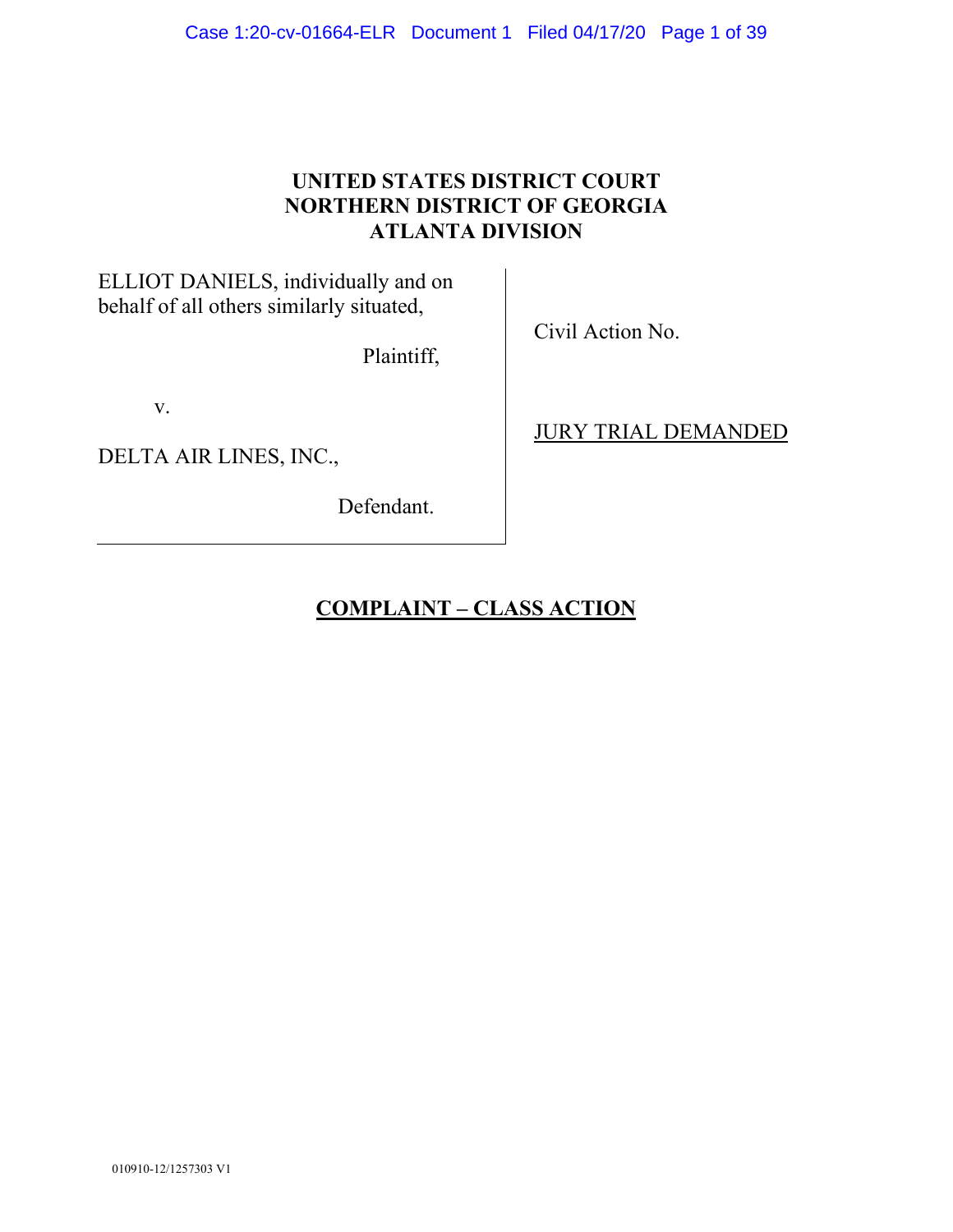# **TABLE OF CONTENTS**

| $\mathbf{I}$ . |                                                                                  |                                                                                                                |  |  |
|----------------|----------------------------------------------------------------------------------|----------------------------------------------------------------------------------------------------------------|--|--|
| II.            |                                                                                  |                                                                                                                |  |  |
| III.           |                                                                                  |                                                                                                                |  |  |
| IV.            |                                                                                  |                                                                                                                |  |  |
|                | A.                                                                               |                                                                                                                |  |  |
|                | <b>B.</b>                                                                        | The Novel Coronavirus Shutdowns and Delta's Resulting Flight                                                   |  |  |
|                | $\mathbf{C}$ .                                                                   | Delta's Refusal of Passenger Refunds on Cancelled Flights11                                                    |  |  |
|                | D.                                                                               | Consumer Complaints Regarding Delta's Refusal to Provide<br>Passengers Refunds For Cancelled Flights Abound 15 |  |  |
| V.             |                                                                                  |                                                                                                                |  |  |
| VI.            |                                                                                  |                                                                                                                |  |  |
|                | COUNT I VIOLATIONS OF STATE CONSUMER<br>COUNT IV FRAUDULENT MISREPRESENTATION 30 |                                                                                                                |  |  |
|                |                                                                                  |                                                                                                                |  |  |
|                |                                                                                  |                                                                                                                |  |  |
|                |                                                                                  |                                                                                                                |  |  |
|                |                                                                                  |                                                                                                                |  |  |
|                |                                                                                  |                                                                                                                |  |  |
|                |                                                                                  |                                                                                                                |  |  |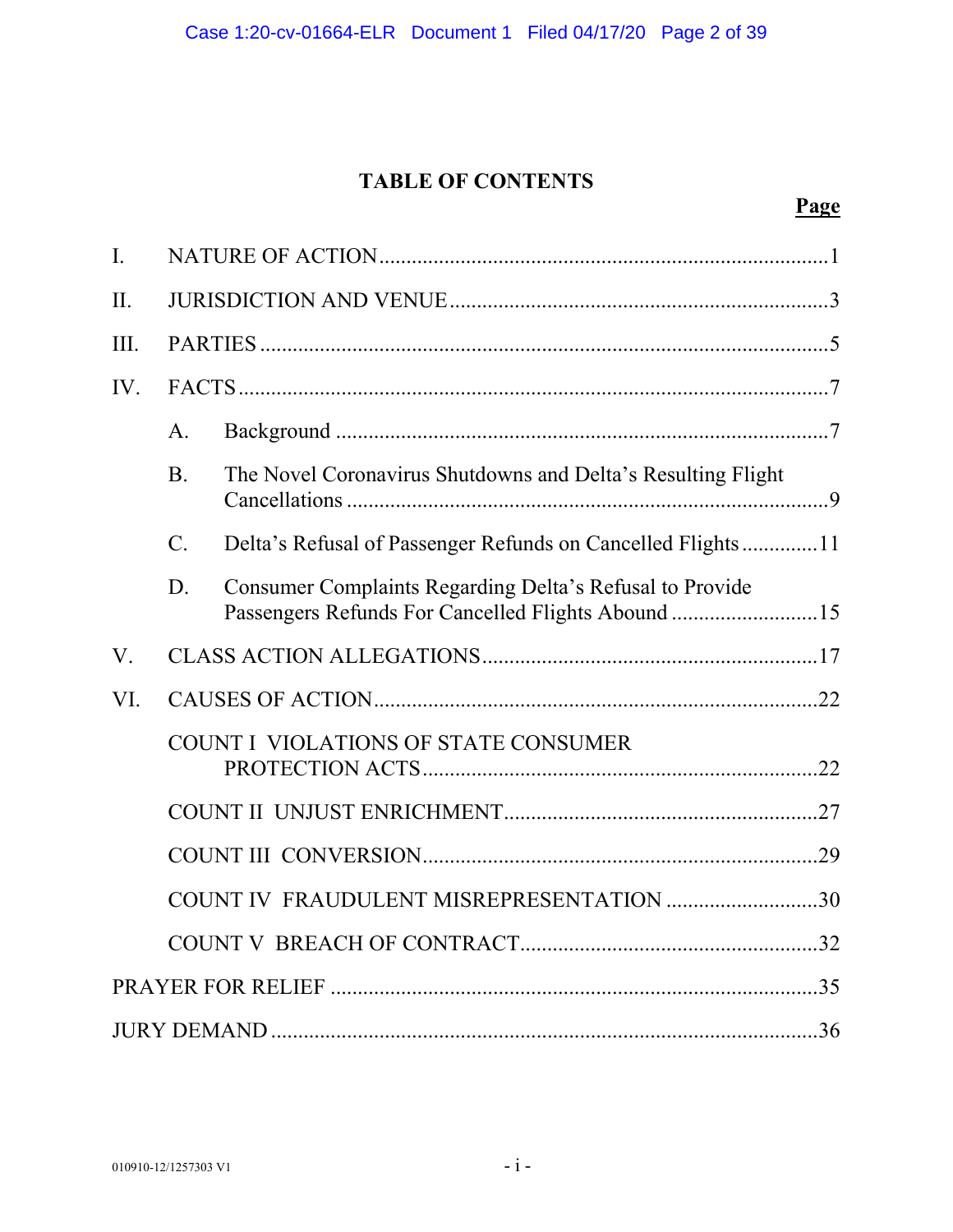Plaintiff, ELLIOT DANIELS, individually and on behalf of all others similarly situated, for his Class Action Complaint against Defendant DELTA AIR LINES, INC. ("Delta"), based upon personal knowledge as to his own actions and based upon the investigation of counsel regarding all other matters, complains as follows:

## **I. NATURE OF ACTION**

1. This Class Action Complaint comes during a time of unprecedented hardship for so many Americans, with each day bringing different news regarding the novel coronavirus COVID-19.[1](#page-2-0) Social distancing, sheltering-in-place, and efforts to 'flatten the curve' have separated loved ones from their relatives, workers from their co-workers, and further isolated those already in or at risk of further isolation. It has decimated nationwide employment. Nearly 9 in 10 Americans are now subject to a travel restriction, all to protect the health and welfare of the nation during this public health emergency.

<span id="page-2-0"></span><sup>&</sup>lt;sup>1</sup> Plaintiff and Plaintiff's counsel are mindful of the severe impact of the coronavirus on all aspects of society. In particular, they are aware of the burden this crisis places on small businesses and larger corporations alike, as well as the drain it imposes on scarce judicial resources. Plaintiff is compelled, however, to file now to preserve his rights and those of the proposed class. To minimize the burden on the Court and to reasonably accommodate Defendant, Plaintiff will work with Defendant to reach an agreeable schedule for its response to this Class Action Complaint.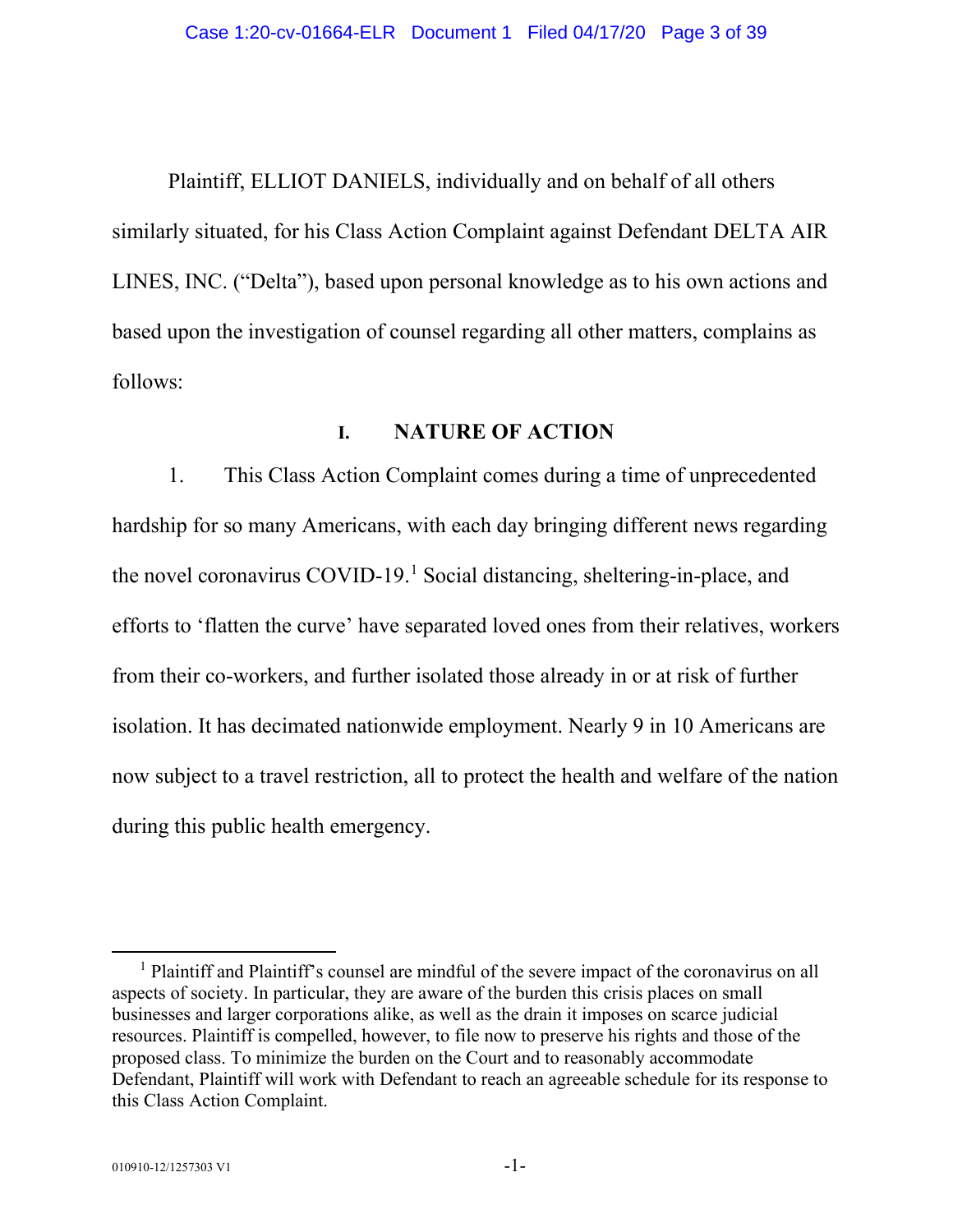2. The separation caused by COVID-19 and related protective efforts has particularly impacted travel, including air travel. Opportunity and ability to travel is flat-out eliminated for many Americans, both financially and physically. A trip to the grocery store or pharmacy has been deemed a necessity and permitted; a spring break trip with family or travel for a business meeting, is not.

3. As a result, airlines have slashed flight schedules, resulting in thousands of flight cancellations for thousands more passengers. But such passengers face additional hardship if they booked their flights with Delta. To add to the difficulties such passengers already face, Delta refuses to issue monetary refunds to passengers with canceled flights. It does so even though all airline passengers are entitled to a refund if the airline cancels a flight, regardless of the reason the airline cancels the flight. Instead, Delta represents it will only rebook and/or provide travel vouchers.

4. The need for monetary refunds over travel vouchers is pressing now. Travel vouchers provide little security in this public crisis, particularly where many individual Americans need money now to pay for basics like food and rent, not restrictive, temporary credits towards future travel.

5. Reflecting the need to provide individuals with such assistance, the Coronavirus Aid, Relief, and Economic Security Act ("CARES") is set to provide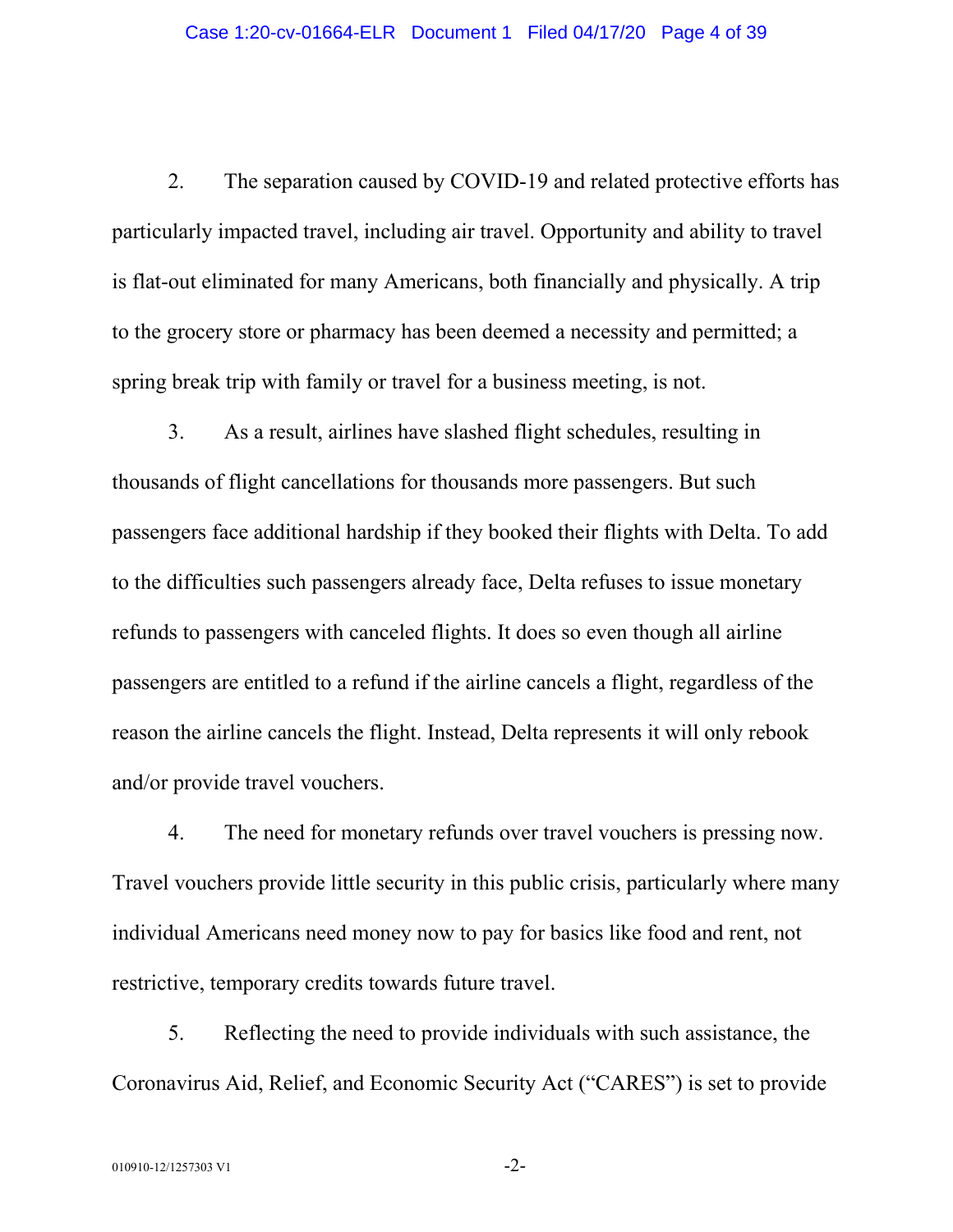a bailout to the airlines, providing them about \$58 billion in aid. But despite the faucet of taxpayer money that will flow its way, Delta refuses to comply with the law or operate in the interests of its customers.

6. Delta's actions have financially damaged Plaintiff and the Class Members. Plaintiff requested refunds for four tickets on a cancelled flight and was entitled to a refund. But like so many other passengers, Delta denied that request. Delta has engaged in unfair and deceptive conduct through its policy to refuse refunds, limiting and forcing customers into a rebooked flight or travel voucher instead of returning their money. As a result, Plaintiff brings this action because Plaintiff and the Class Members did not receive refunds for Delta cancelled flights, lost the benefit of their bargain and/or suffered out-of-pocket loss, and are entitled to recover compensatory damages, trebling where permitted, and attorney's fees and costs.

#### **II. JURISDICTION AND VENUE**

7. This Court has jurisdiction over the subject matter presented by this Complaint because it is a class action arising under the Class Action Fairness Act of 2005 ("CAFA"), Pub. L. No. 109-2, 119 Stat. 4 (2005), which explicitly provides for the original jurisdiction of the Federal Courts of any class action in which any member of the Class is a citizen of a State different from any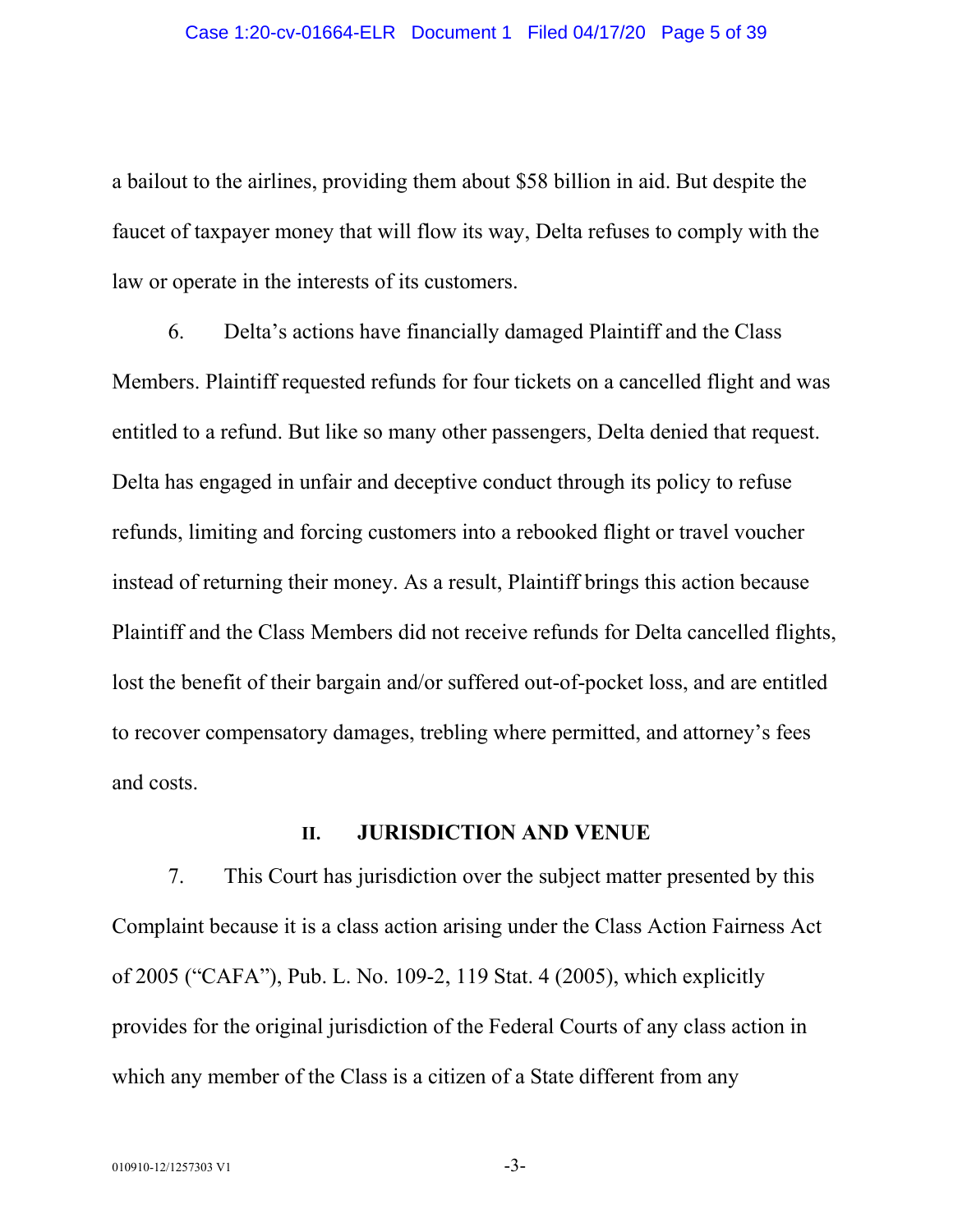Defendant, and in which the matter in controversy exceeds in the aggregate sum of \$5,000,000.00, exclusive of interest and costs. Plaintiff alleges that the total claims of individual Class Members in this action are in excess of \$5,000,000.00 in the aggregate, exclusive of interest and costs, as required by 28 U.S.C. §§ 1332(d)(2) and (6). Plaintiff is a citizen of the State of Maryland, whereas Defendant is a citizen of Delaware and Georgia for purposes of diversity. Therefore, diversity of citizenship exists under CAFA as required by 28 U.S.C.  $\S$  1332(d)(2)(A). Furthermore, Plaintiff alleges that more than two-thirds of all of the members of the proposed Class in the aggregate are citizens of a state other than Georgia, where this action is originally being filed, and that the total number of members of the proposed Class is greater than 100, pursuant to 28 U.S.C.  $\S$  1332(d)(5)(B).

8. Venue is appropriate in this District because Defendant maintains its principal place of business within the Atlanta Division of the Northern District of Georgia. In addition, Delta's largest hub (both in terms of passengers carried and the number of departures) is Hartsfield-Jackson Atlanta International Airport, which is within the Atlanta Division of the Northern District of Georgia. And on information and belief, events and transactions causing the claims herein, including Delta's decision-making regarding its refund policy challenged in this lawsuit, has occurred within this judicial district.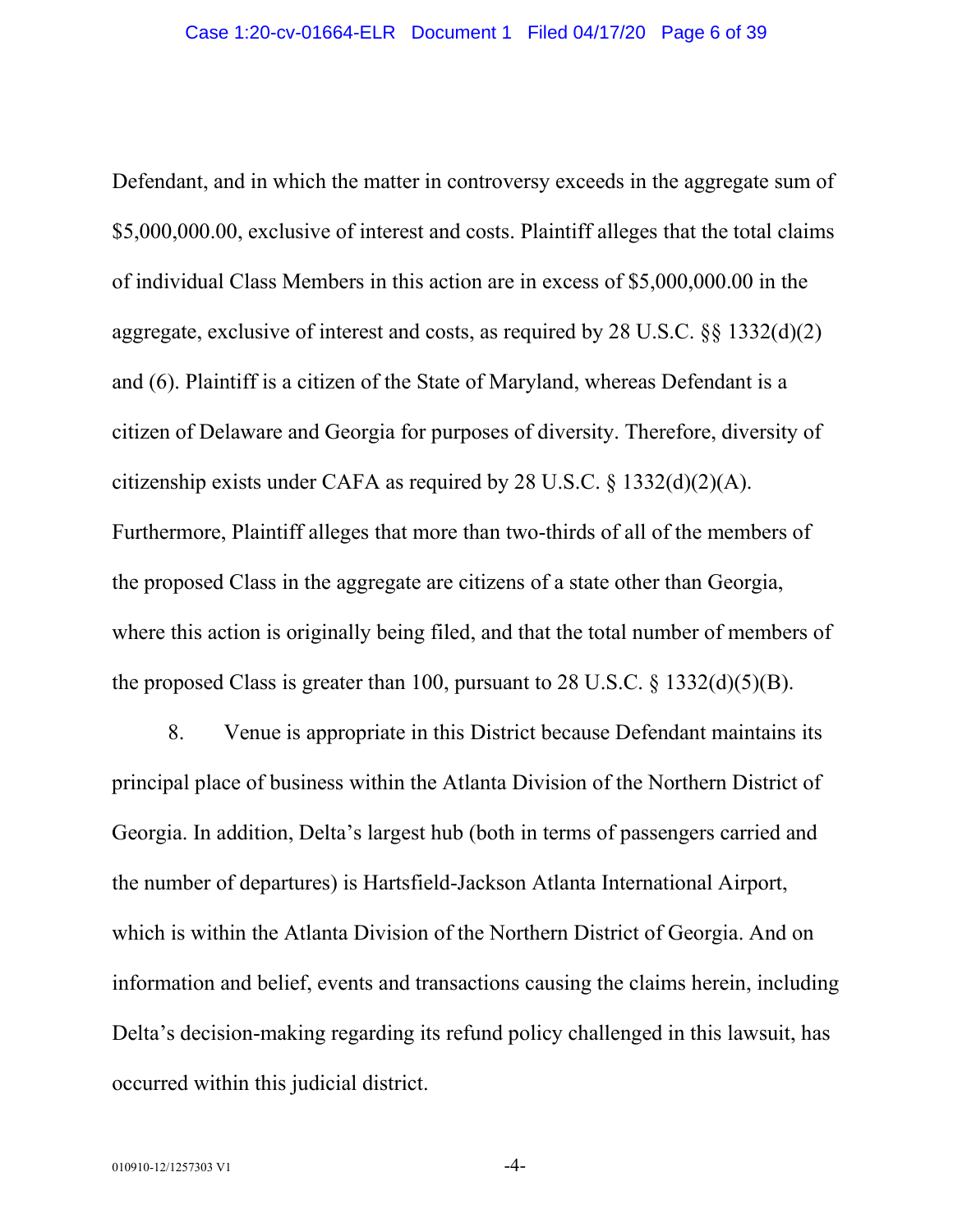9. Furthermore, by purchasing a ticket and accepting Defendants' offer of air transportation, Plaintiff the Class Members, and Defendants agreed to a choice of law provision. *See* https://www.delta.com/us/en/legal/contract-ofcarriage-dgr#24go (last visited April 17, 2020) ("Any and all matters arising out of or relating to this Contract of Carriage and/or the subject matter hereof shall be governed by and enforced in accordance with the laws of the United States of America and, to the extent not preempted by Federal law, the laws of the State of Georgia without regard to conflict of law principles, regardless of the legal theory upon which such matter is asserted. This Contract of Carriage, including the Ticket and Fare Rules, represents the entire agreement between the parties relating to transportation by Carrier . . . ").

### **III. PARTIES**

10. Plaintiff Elliot Daniels is a citizen and resident of the State of Maryland. Plaintiff is and continues to be immediately affected by the COVID-19 pandemic. Despite requesting and being entitled to a refund for his cancelled flight, Delta has refused to provide Plaintiff a refund.

11. On February 20, 2020, Plaintiff purchased four round-trip tickets for travel to occur starting on April 1, 2020 from Washington Dulles to Cairo, Egypt.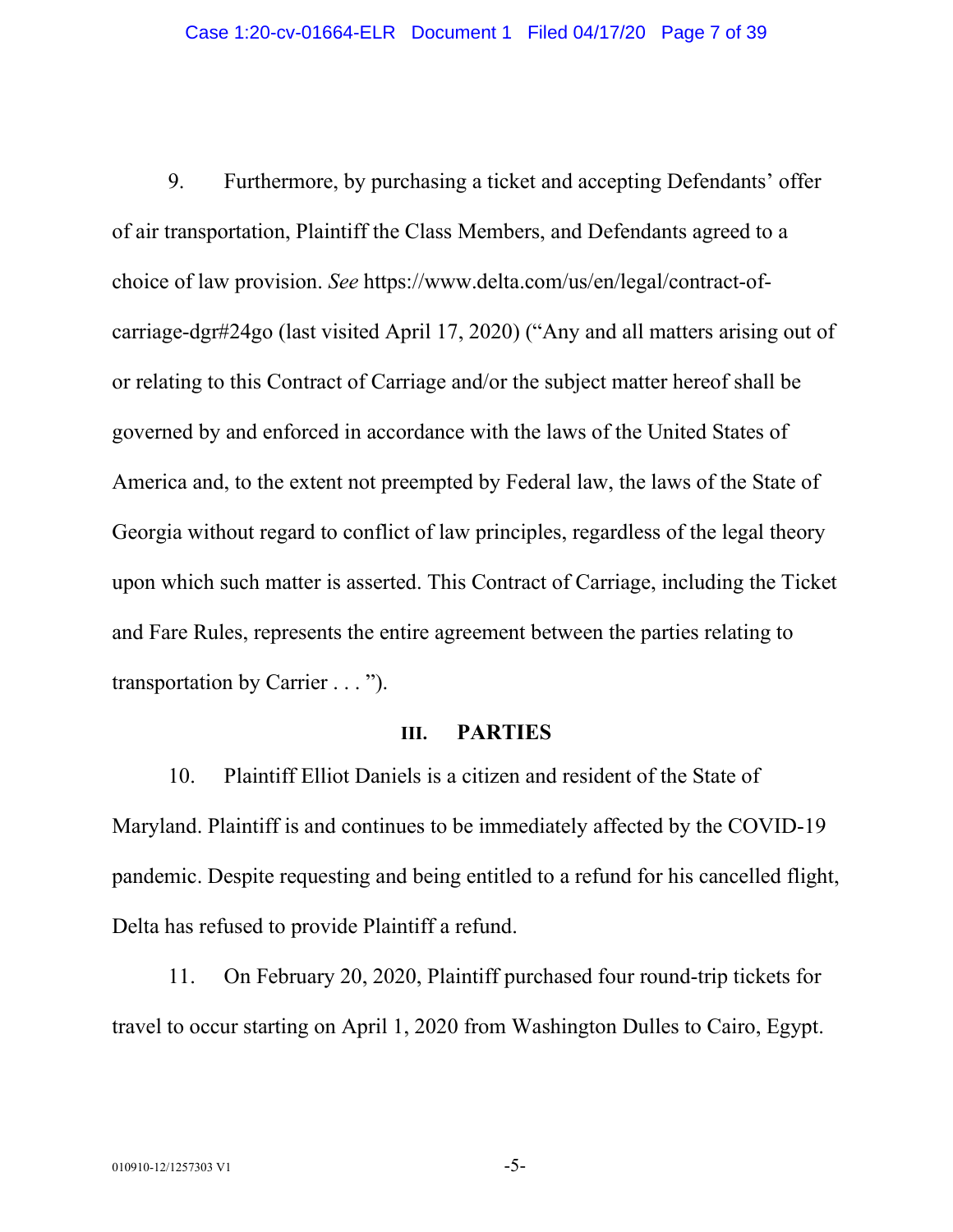Delta twice cancelled his flights. Plaintiff purchased the tickets through Delta's agent, OneTravel.com, paying Delta \$3,090.22 for the four tickets.

12. On or about March 11, 2020, OneTravel.com informed Plaintiff that Delta had cancelled his flight and requested that he call regarding his travel options. Upon calling OneTravel.com the next morning, the OneTravel.com representative informed Plaintiff that he had two options available to him: (1) rebook his trip with a new departure date of March 31, 2020 or (2) cancel his flight in its entirety and receive a refund. Plaintiff elected to rebook his flight, changing his departure from April 1, 2020 and rebooking the departure for one day earlier, March 31, 2020.

13. However, Delta then cancelled his rebooked flight. Plaintiff again spoke with a OneTravel.com representative regarding the cancellation, this time requesting a refund since it was an option available to him just days prior. However, Plaintiff's request for a refund was rejected and he was informed that he was limited to a voucher for travel to occur within one year of his original booking date.

14. On March 18, 2020, Plaintiff also attempted to speak directly with Delta, but could not get through to a customer service representative due to extensive call wait times. As a result, on March 18, 2020, he went on Delta's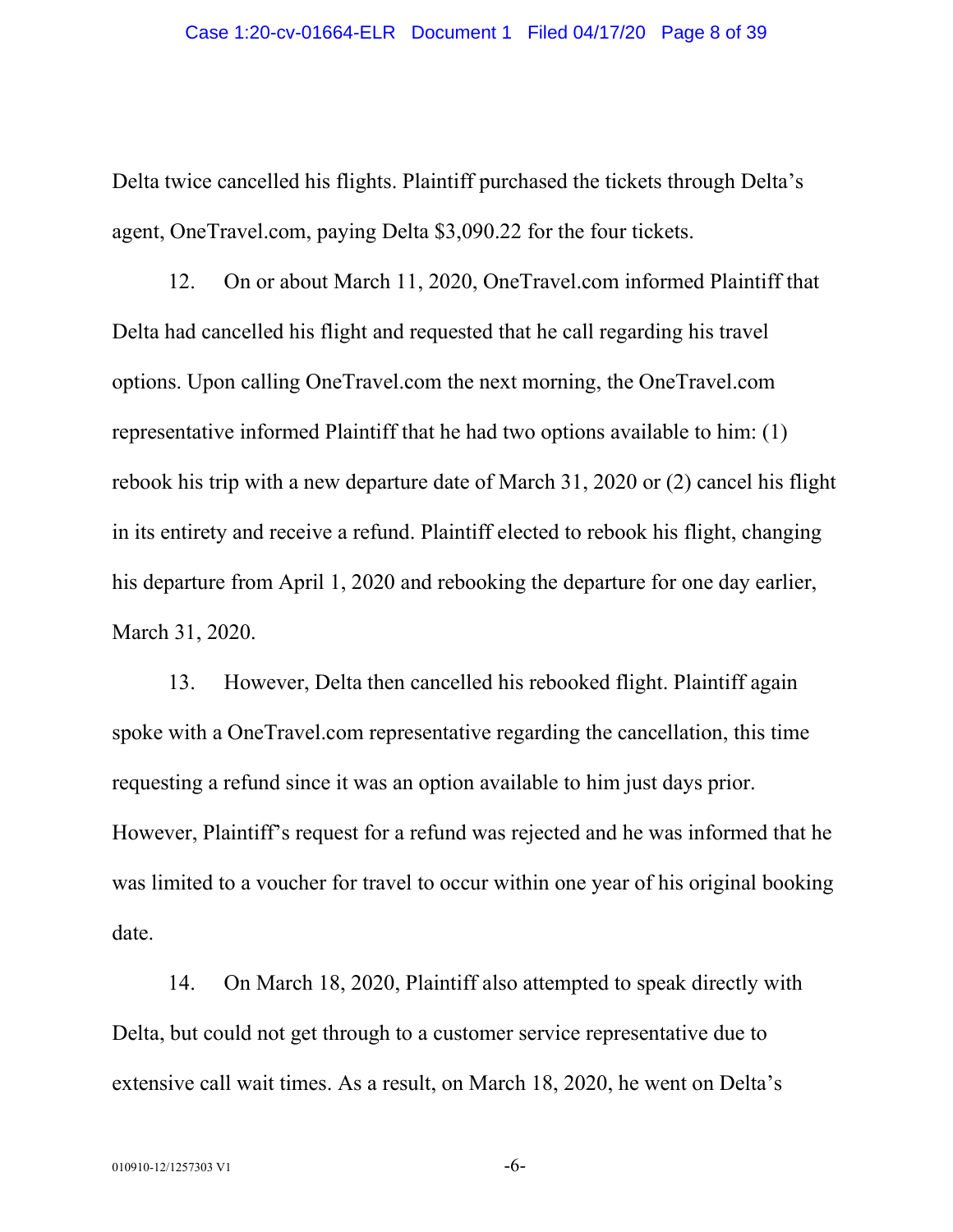website and submitted a refund request directly with Delta, which Delta denied on April 15, 2020, limiting him to travel credits.

15. At the time of his ticket purchase, Plaintiff understood that he would be entitled to a refund if his flight was cancelled and Plaintiff was actually deceived by Delta regarding his right to a refund and his options following Delta cancelled flights. Plaintiff seeks a refund because he does not know when or if he will be able to use a travel voucher.

16. Defendant Delta Air Lines, Inc. is a Delaware corporation authorized to do business in Georgia as a foreign corporation with a principal place of business at Post Office Box 20706, Atlanta, Georgia.

#### **IV. FACTS**

## **A. Background**

17. In a typical service scenario, Delta operates 5,500 flights to over 300 airports in over 50 countries, with domestic hubs at Hartsfield-Jackson Atlanta International Airport, Boston Logan International Airport, Detroit Metropolitan Airport, Los Angeles International Airport, Minneapolis−Saint Paul International Airport, John F. Kennedy International Airport−New York, LaGuardia Airport−New York, Salt Lake City International Airport, and Seattle–Tacoma International Airport.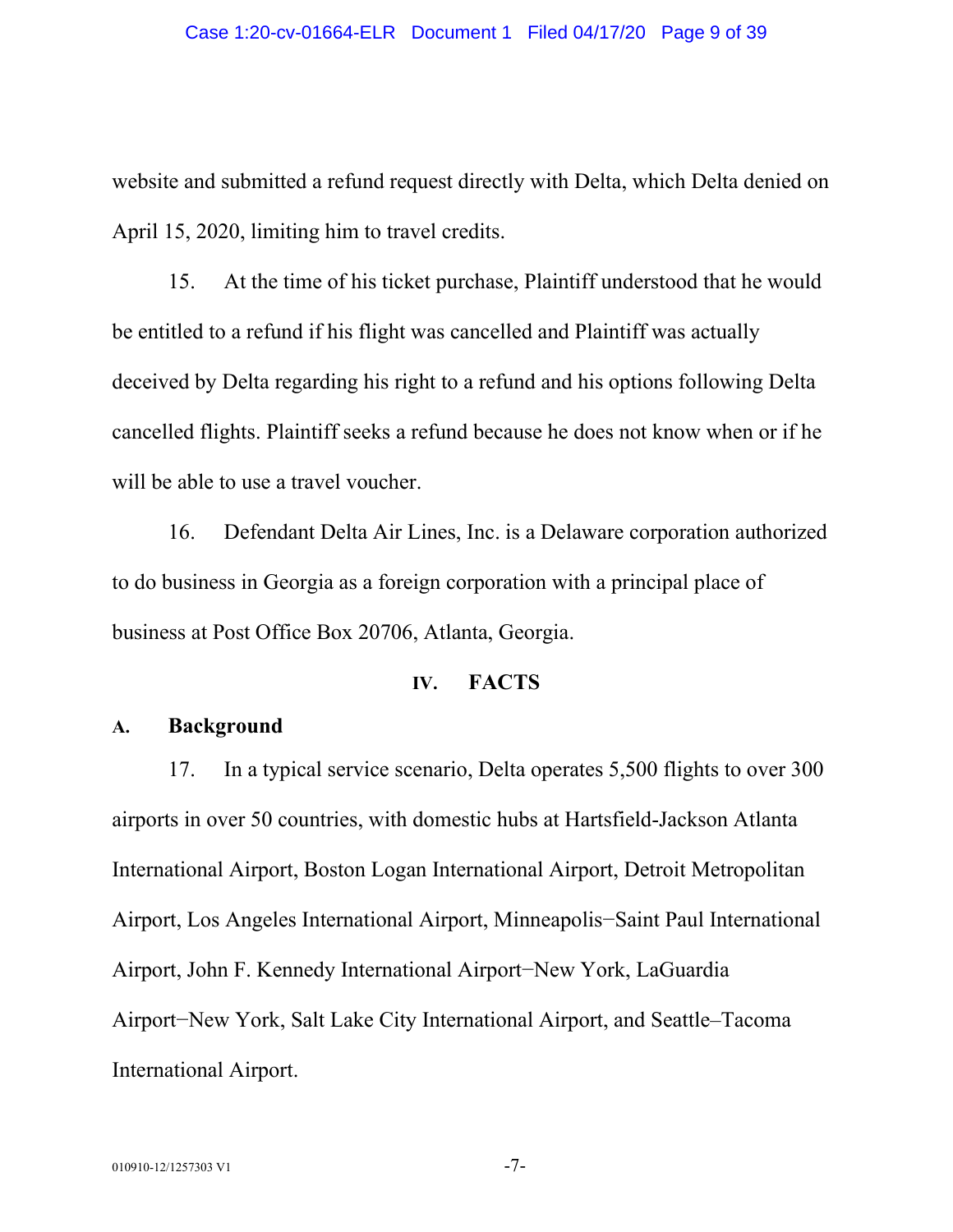18. Delta has over 15,000 additional affiliated departures a day through global alliance partners.<sup>[2](#page-9-0)</sup> Delta and its alliance partners collectively serve over 140 countries and more than 900 destinations around the world.

19. In 2019, Delta carried over 200 million customers, utilizing over 1,000 mainline and regional aircraft. [3](#page-9-1) For its services, Delta posted \$47 billion in operating revenue in the year ending December 31, 2019. By total revenue, Delta is the world's largest airline.

20. Delta sells its airline seat inventory and fares through the Delta's direct channels (such as Delta's direct-to-consumer sales website, www.delta.com, and the company's mobile applications) and through traditional travel agencies and online travel agencies. With each ticket sale, Delta collects passenger identification information, including name, address, and telephone information.

<span id="page-9-0"></span> $2$  Delta has alliances with Aeroméxico, Air France-KLM, China Eastern, Korean Air, Virgin Atlantic, and Virgin Australia, and alliances pending regulatory approval with LATAM Airlines and WestJet. Delta is also a founding member of the global SkyTeam Alliance with the following members: Aeroflot, Aerolíneas Argentinas, Aeroméxico, Air Europa, Air France, Alitalia, China Airlines, China Eastern, CSA Czech Airlines, Garuda Indonesia, Kenya Airways, KLM, Korean Air, Middle East Airlines, Saudi Arabian Airlines, Tarom, Vietnam Airlines, and Xiamen Airlines.

<span id="page-9-1"></span><sup>&</sup>lt;sup>3</sup> Delta has contracts with regional carriers to provide regional service branded as Delta Connection, carrying traffic that connects to the company's hubs and allows flights to smaller cities that cannot be provided economically with mainline aircraft.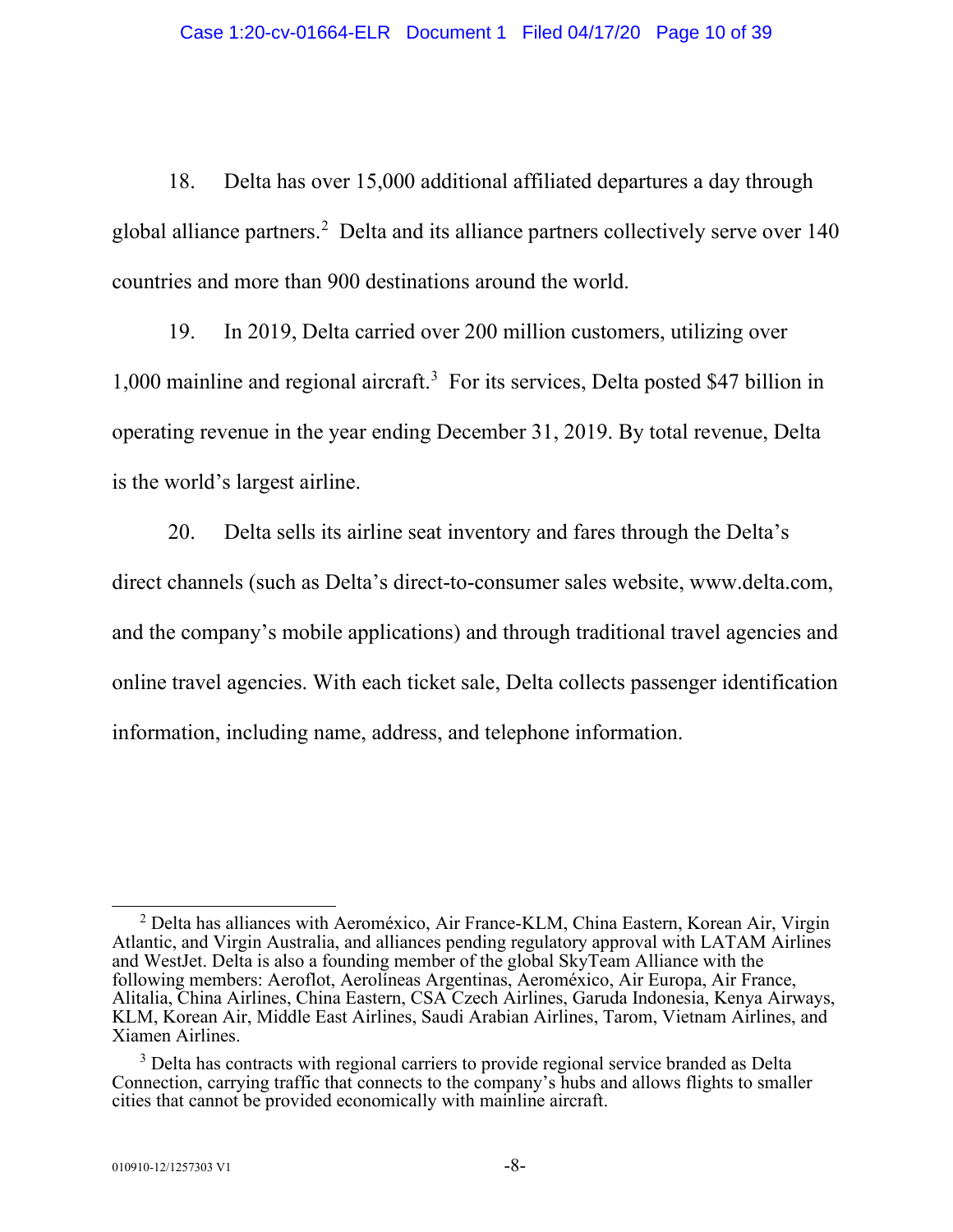21. But regardless of the method by which Delta sells its tickets, Delta has engaged in unfair, deceptive, and unjust conduct: it is refusing to issue refunds to passengers for coronavirus related flight cancellations.

## **B. The Novel Coronavirus Shutdowns and Delta's Resulting Flight Cancellations**

22. On December 31, 2019, governmental entities in Wuhan, China confirmed that health authorities were treating dozens of cases of a mysterious, pneumonia-like illness. Days later, researchers in China identified a new virus that had infected dozens of people in Asia, subsequently identified and referred to as the novel coronavirus or COVID-19. By January 21, 2020, officials in the United States were confirming the first known domestic infections of COVID-19.

23. Due to an influx of thousands of new cases in China, on January 30, 2020, the World Health Organization officially declared COVID-19 as a "public health emergency of international concern."

24. The U.S. State Department warned travelers to avoid traveling to China and on January 31, 2020, the U.S. federal government restricted travel from China, thus beginning travel restrictions affecting passengers ticketed on domestic and international air travel to and from the United States.

25. By February 29, 2020, COVID-19 restrictions continued to spread across the globe. As the number of global cases rose to nearly 87,000, the U.S.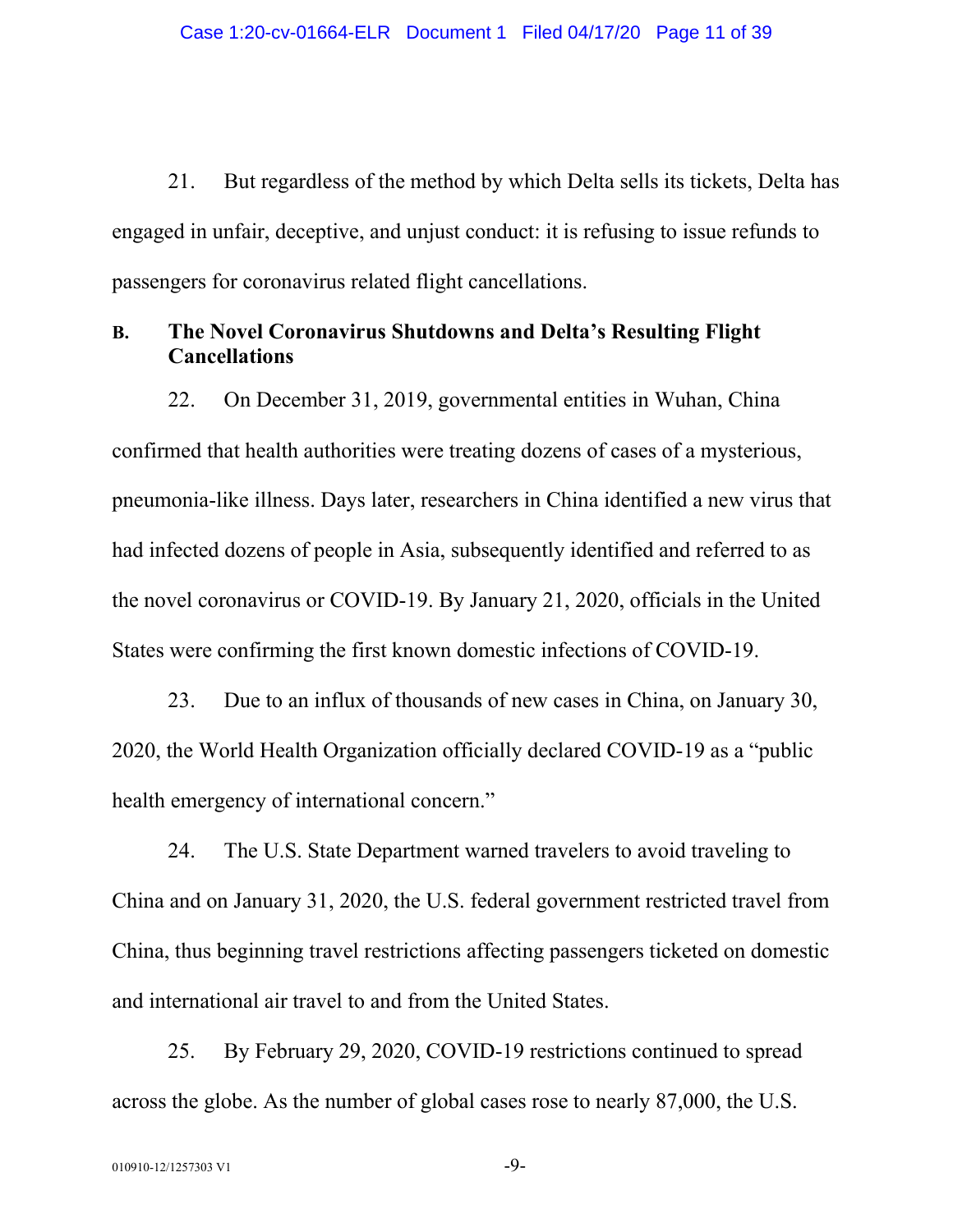federal government issued its highest-level warning, known as a "do not travel" warning for areas in Italy and South Korea that are most affected by the virus. The government also banned all travel to Iran and barred entry to any foreign citizen who had visited Iran in the previous 14 days.

26. On March 11, 2020, the World Health Organization declared COVID-19 a pandemic. That same day, American officials announced yet another travel ban expansion, this time blocking most visitors from continental Europe to the United States.

27. Travel restrictions domestically began on March 16, 2020, with seven counties in the San Francisco, California area announcing shelter-in-place orders. Other states, counties, and municipalities have followed the shelter-in-place orders and as of the drafting of this Class Action Complaint, 316 million people in at least 42 states, 3 counties, 9 cities, the District of Columbia, and Puerto Rico are being urged to stay home.

28. As the restrictions expanded and virus fears mounted, Delta cancelled flights in the United States because of the spreading impact of the coronavirus.

29. On March 10, 2020, Delta announced it was reducing international capacity between 20% and 25% and domestic capacity between 10% and 15%,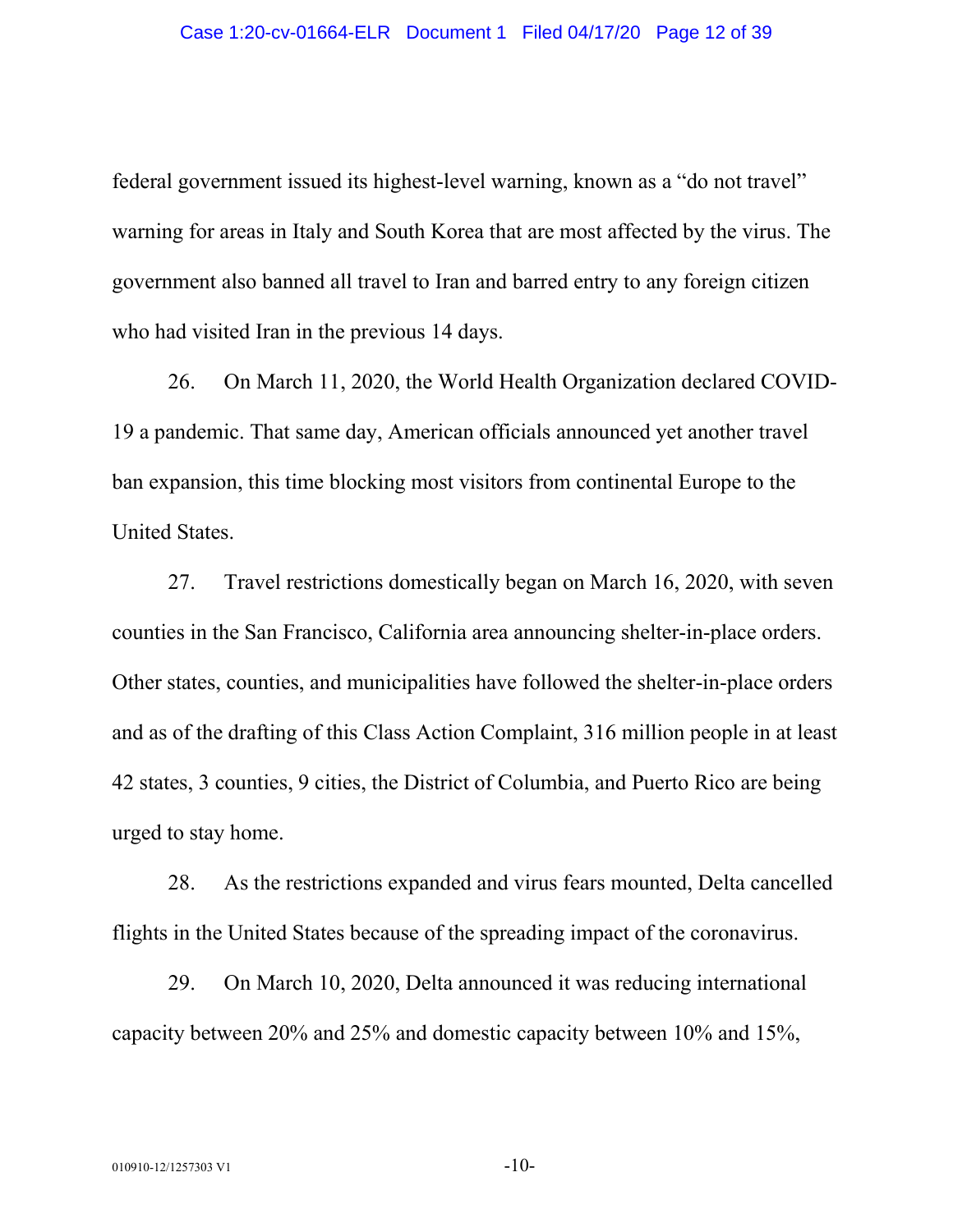with continued adjustments as needed. Among the cuts was a 65% slash in trans-Pacific travel.

30. On March 13, 2020, Delta's CEO announced it would be reducing its flight capacity by 40%, marking the biggest reduction in operation in Delta's history.

31. However, just four days later, on March 18, 2020 Delta announced it would cut 70% of flights and ground more than 600 aircrafts. Delta's executives also announced to worldwide employees that they expected flight cancellations to continue into the summer quarter.

## **C. Delta's Refusal of Passenger Refunds on Cancelled Flights**

32. As Delta announced flight cancellations (combined with decreased domestic bookings), Delta took a variety of steps to make it difficult, if not impossible, for consumers to receive any refund on pandemic cancelled flights. Defendant wanted to retain the money paid to Defendant, given the severe economic losses it is incurring related to pandemic flight cancellations. It does so despite consumers' right to receive a refund for unused transportation, even for non-refundable tickets.

33. Pursuant to their Contract of Carriage, if Delta cancelled a flight or changed a flight time by over 90 minutes, passengers could receive a full refund.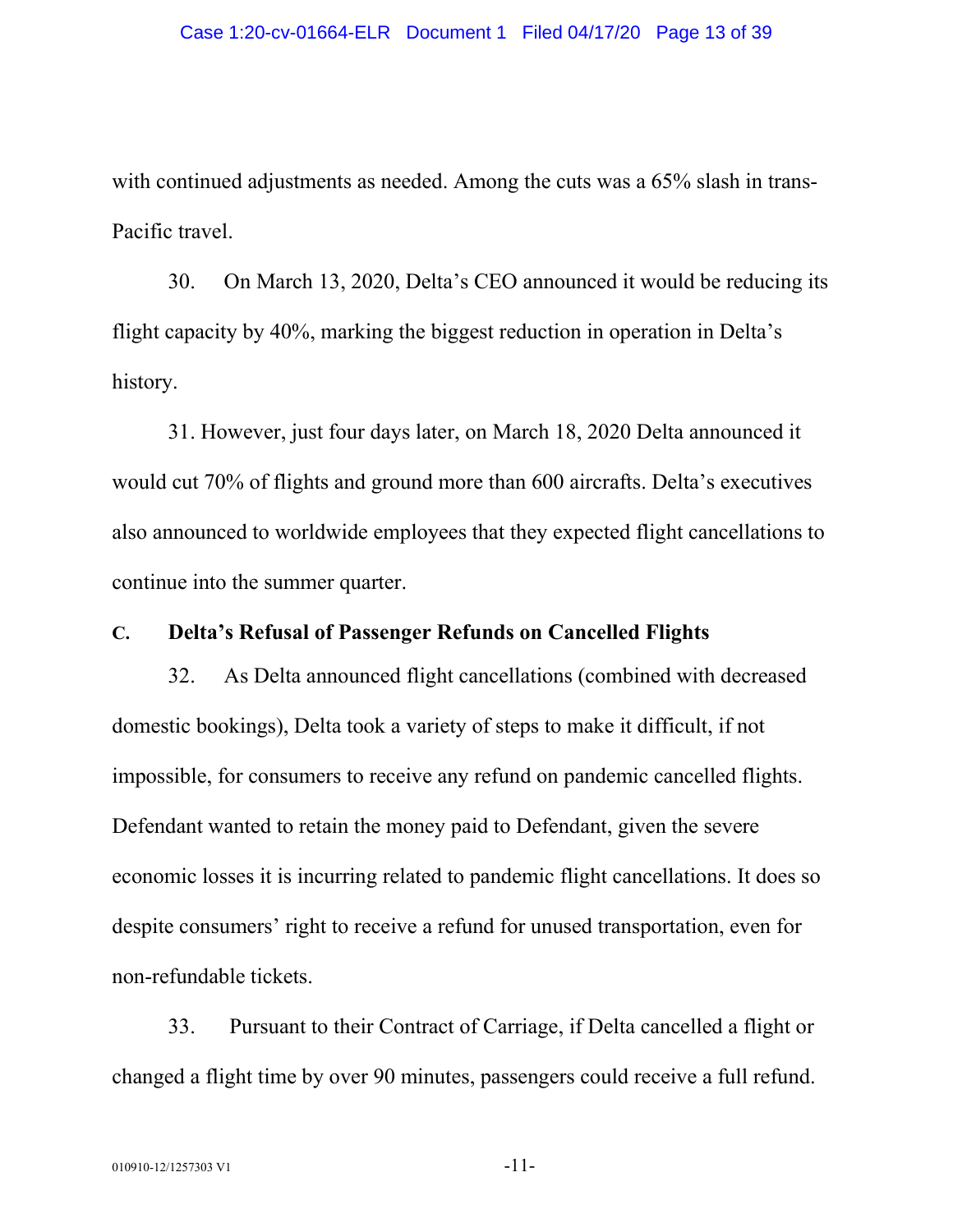34. However, Delta is focused on keeping passenger money through providing travel credits, not refunds. The front page of delta.com has a "Coronavirus Travel Updates" banner and a large red button to encourage consumers to "Change or Cancel" their flight. The "Coronavirus Travel Updates" section of the website notes "[i]t's easy to cancel, make changes or rebook online," and details Delta's policy changes regarding flight credits.

35. Specifically, the policy change terms note: "[i]n the event your selected flight is canceled by Delta, we will contact you with additional information."

36. The refund request form is not referenced on Delta's "Coronavirus Travel Updates," and is only located by searching the website specifically for the refund request form. The refund request form notes Delta is "taking up to 21 days to process the accepted refund requests."

37. Delta's policy changes due to the pandemic primarily focus on encouraging consumers to change or cancel their flight.

38. On March 4, 2020, Delta announced it will allow travelers with tickets for international flights, but not domestic flights, to change or cancel without paying the usual ticket change fee, plus the difference in travel fare. Those who opt to cancel will receive a travel credit, not their money back.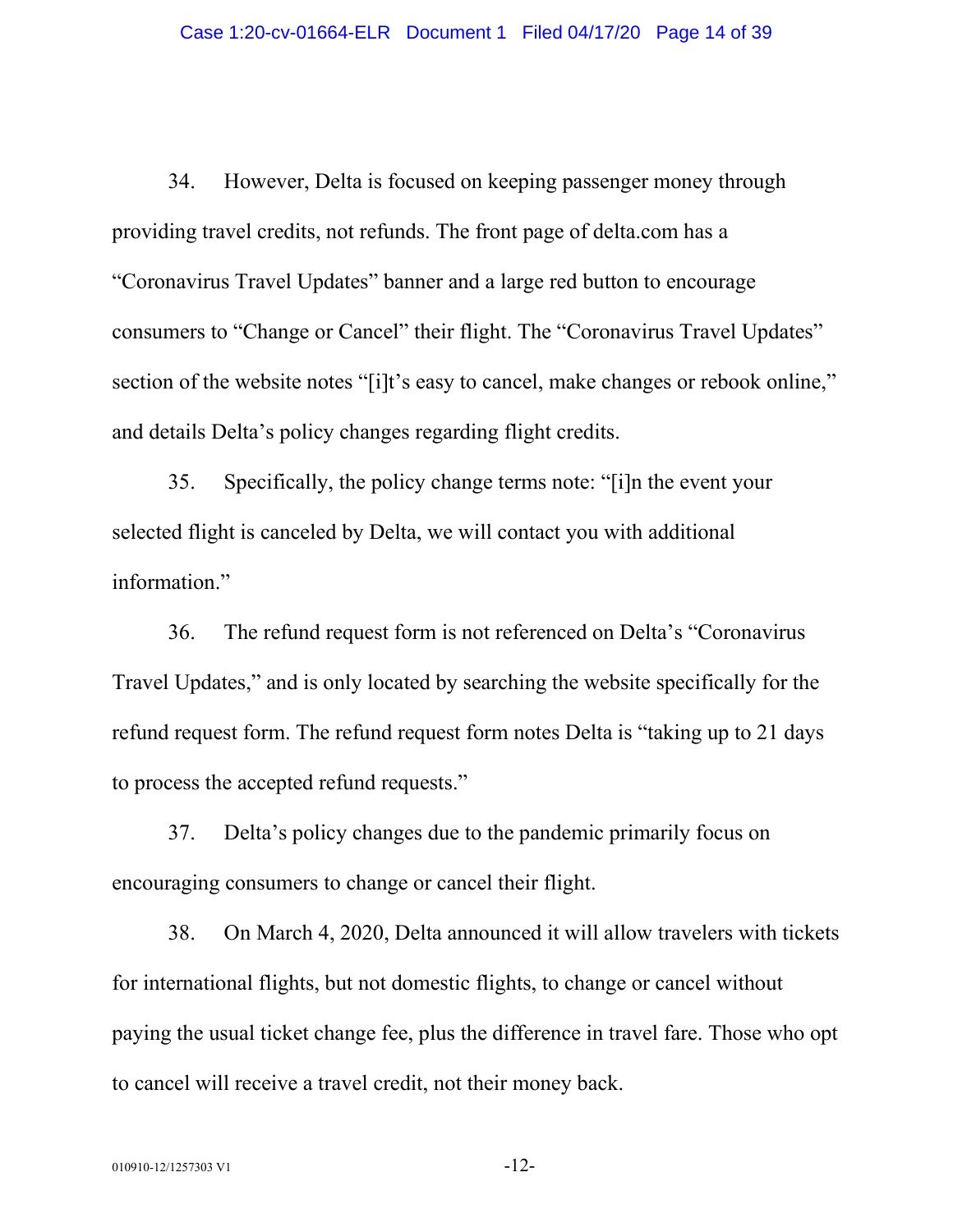39. On March 9, 2020 Delta expanded the fee waiver to all of the airlines' destinations for passengers with tickets purchased before early March 2020 for travel through April 30, 2020. However, passengers that chose to cancel will receive a travel credit, not their money back.

40. On March 24, 2020, Delta announced it would allow travelers with tickets for travel through May 31, 2020 to change or cancel without paying the usual ticket change fee, plus the difference in travel fare. Those who opt to cancel will receive a travel credit, not their money back.

41. On April 3, 2020, Delta again updated its policy to allow travelers to change their flights for up to two years without paying a change fee. Those who opt to cancel will receive a travel credit, not their money back.

42. If a passenger is travelling soon, and is unable to get through to a customer service representative due to high demand, Delta will automatically issue a travel voucher if a passenger's ticket is unused.[4](#page-14-0)

43. Delta's efforts to refuse and deny customers refunds contradicts established transportation requirements that operate for the benefit and protection of airline consumers.

<span id="page-14-0"></span><sup>4</sup> https://www.delta.com/us/en/advisories/coronavirus-travel/overview.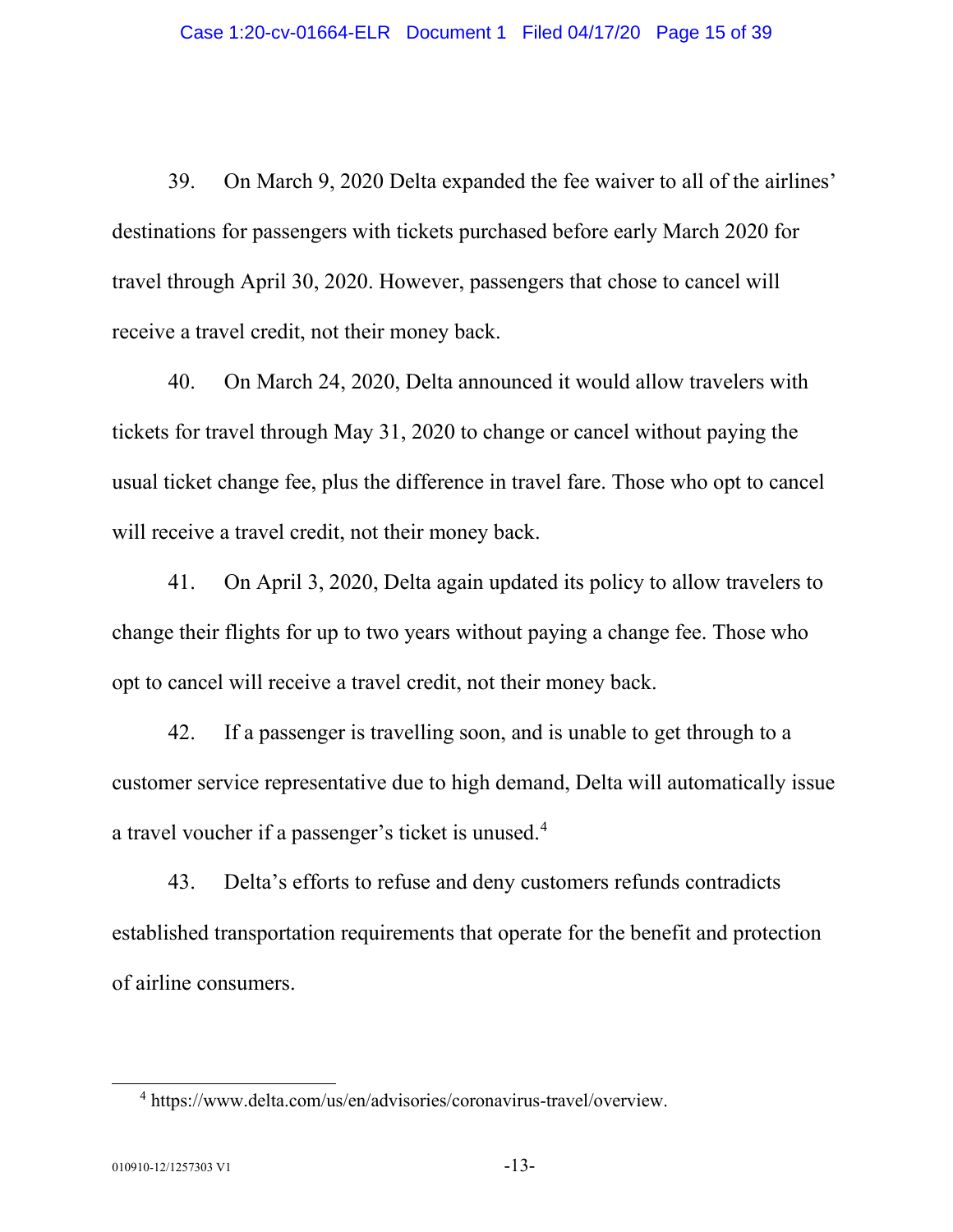44. As the Department of Transportation advises consumers of their rights: "If your flight is cancelled and you choose to cancel your trip as a result, you are entitled to a refund for the unused transportation—even for non-refundable tickets. You are also entitled to a refund for any bag fee that you paid, and any extras you may have purchased, such as a seat assignment."<sup>[5](#page-15-0)</sup>

45. Put another way, "[a] passenger is entitled to a refund if the airline cancelled a flight, regardless of the reason, and the passenger chooses not to be rebooked on a new flight on that airline."[6](#page-15-1)

46. Passengers are similarly entitled to a refund if an airline makes "a significant schedule change and/or significantly delays a flight and the passenger chooses not to travel."[7](#page-15-2)

47. Not only is Delta refusing to refund passengers for Delta cancelled flights, Delta is misleading passengers about their rights by making it difficult to locate information about refunds, refusing refunds, unilaterally providing travel vouchers if a passenger is unable to contact a Delta customer service

<span id="page-15-2"></span><span id="page-15-1"></span><span id="page-15-0"></span><sup>5</sup> https://www.transportation.gov/individuals/aviation-consumer-protection/flight-delayscancellations.

 $6$  https://www.transportation.gov/individuals/aviation-consumer-protection/refunds  $^7$  *Id.*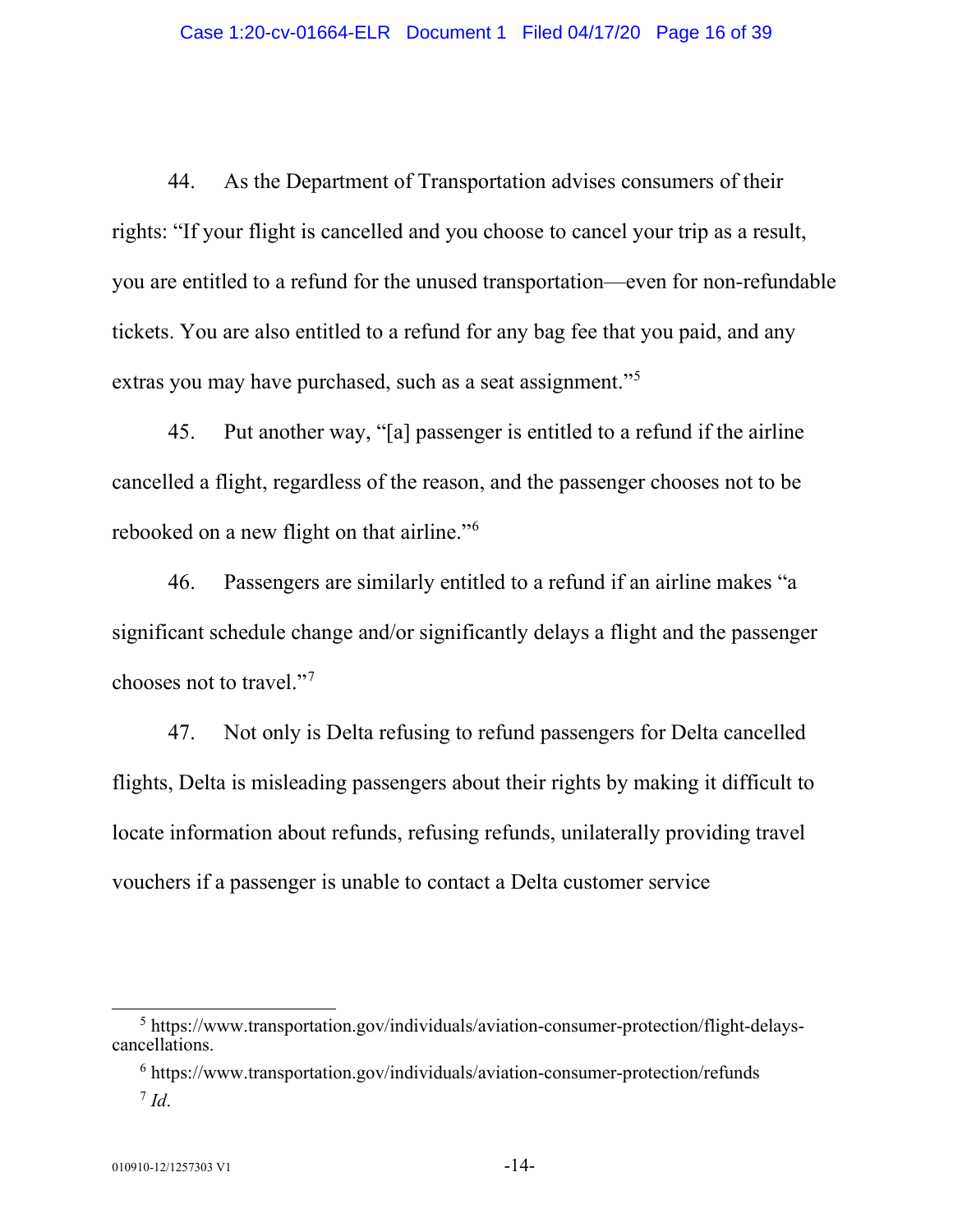representative, and waiting until the last minute to cancel flights to induce passengers to cancel their flights.

## **D. Consumer Complaints Regarding Delta's Refusal to Provide Passengers Refunds For Cancelled Flights Abound**

48. Consistent with Plaintiff's experience, consumer complaints regarding Delta's unfair, deceptive, and unjust conduct are many. A few examples follow.

49. For example, one passenger was a teacher that paid \$2,400 for nine student flights for a competition that was cancelled and needs a refund.<sup>[8](#page-16-0)</sup>

50. Another passenger complained on Twitter they need their \$1,200 in unused flights back.<sup>[9](#page-16-1)</sup>

51. An increasing number of complaints has led the U.S. Department of Transportation to disclose on April 3, 2020 that it "is receiving an increasing number of complaints and inquiries from ticketed passengers, including many with non-refundable tickets, who describe having been denied refunds for flights that were cancelled or significantly delayed." The Department reminded carriers, including Delta, of their "longstanding obligation to provide a prompt refund to a ticketed passenger when the carrier cancels the passenger's flight or makes a

<span id="page-16-0"></span><sup>&</sup>lt;sup>8</sup> Sharon Genoways (@sgenow) Twitter (March 20, 2020) (replying to Delta Airlines  $(a)$ Delta)).

<span id="page-16-1"></span><sup>&</sup>lt;sup>9</sup> Quarantined in Utah Dino (@dinopontino), Twitter (April 3, 2020) (replying to Delta Airlines (@Delta)).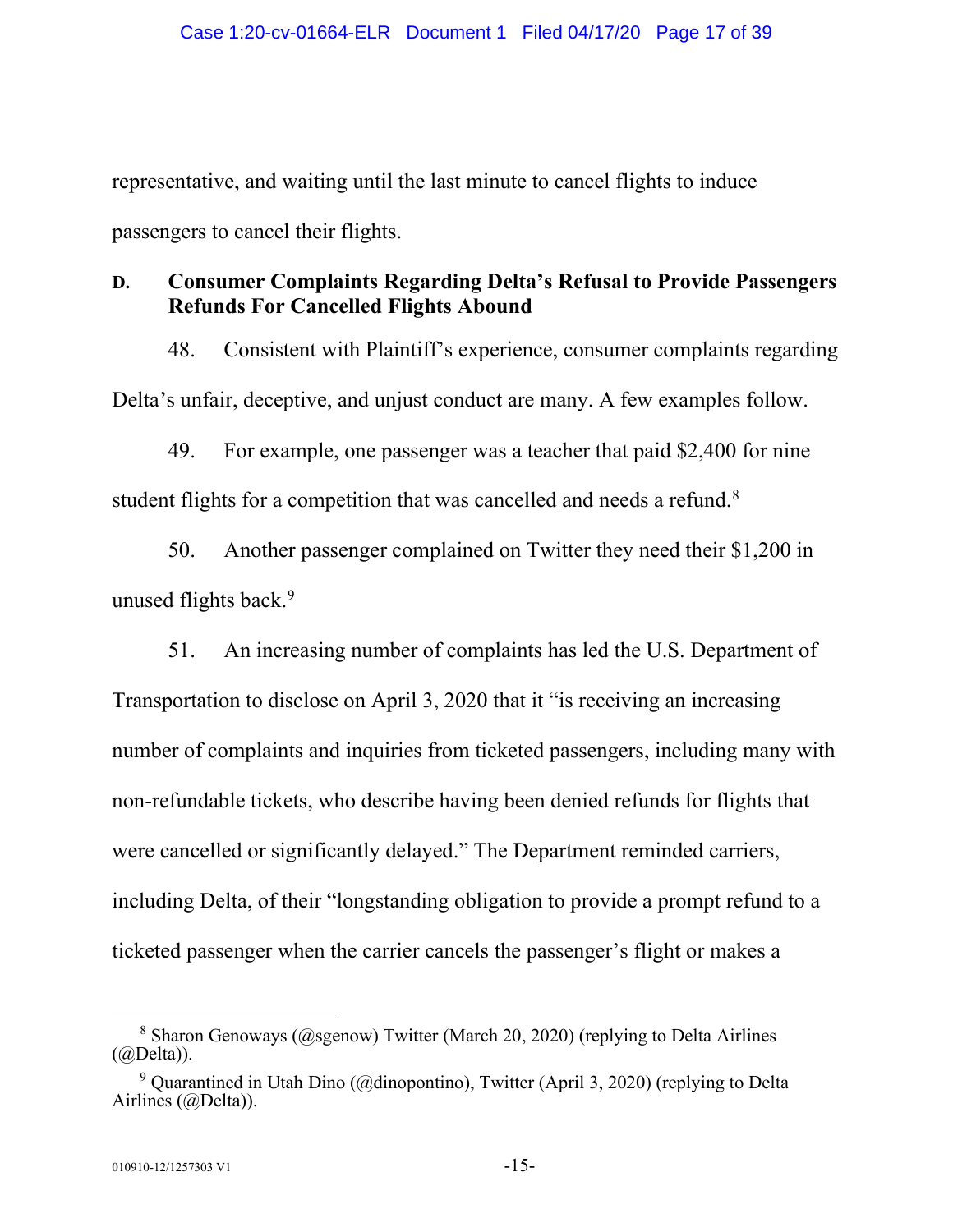significant change in the flight schedule and the passenger chooses not to accept

the alternative offered by the carrier."<sup>[10](#page-17-0)</sup>

52. Sensitive to such consumer complaints, members of the U.S. Senate

have urged Delta in a joint letter to provide full cash refunds to passengers with

cancelled flights during the pandemic:

We write to urge your airline to issue full cash refunds to all customers who cancel their flights during the COVID-19 crisis, and to American citizens who encounter flight cancellations while stranded in countries that implemented travel restrictions. The ongoing pandemic is placing enormous financial strain on millions of Americans, and families need cash to pay for essentials such as food, housing, and medical care. In light of this pressing need and the unprecedented bailout—to the tune of \$25 billion—that the airline industry just received from Congress, we believe your company has a moral responsibility to provide real refunds, not travel vouchers, to consumers, and to support State Department efforts to repatriate any American citizens trying to come home. $11$ 

53. Delta not only has a moral responsibility to provide real refunds, it has

a legal obligation to do so, particularly in light of the substantial bailout it received

from American taxpayers, including Plaintiff and the Class Members.

<span id="page-17-0"></span><sup>10</sup> https://www.transportation.gov/sites/dot.gov/files/2020- 04/Enforcement%20Notice%20Final%20April%203%202020\_0.pdf.

<span id="page-17-1"></span><sup>&</sup>lt;sup>11</sup> Letter to Edward H. Bastian, CEO of Delta Airlines, Inc. from U.S. Senator Edward J. Markey, et al. (March 31, 2020).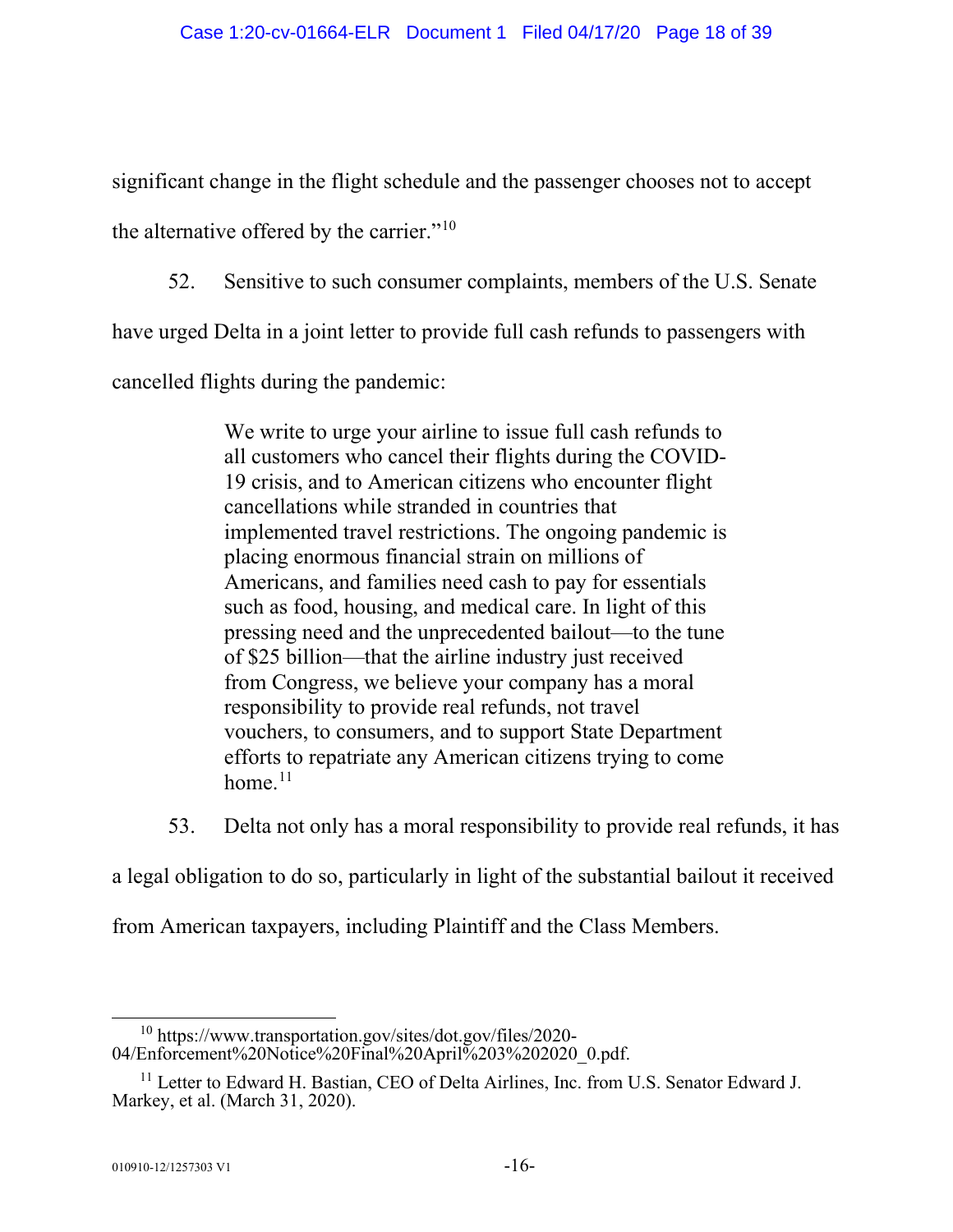## **V. CLASS ACTION ALLEGATIONS**

54. Pursuant to N.D.Ga LR  $23.1(A)(2)(a)$  and (b), Plaintiff sues under Rule 23(a), (b)(2), and Rule 23(b)(3) of the Federal Rules of Civil Procedure, on behalf of himself and a Class defined as follows:

> All persons in the United States that purchased tickets for travel on Delta Air Lines flights scheduled to operate to, from, or within the United States from March 1, 2020 to the present and who sought a refund and were refused or who seek a refund in the future.

Excluded from the Class is Defendant, any entity in which Defendant has a controlling interest, and Defendant's legal representatives, predecessors, successors, assigns, and employees. Further excluded from the Class is this Court and its employees. Plaintiff reserves the right to modify or amend the Class definition, as appropriate, during this litigation.

55. The definition of the Class is unambiguous. Plaintiff is a member of the Class he seeks to represent. Class Members can be notified of the class action through ticketing contact information and/or address lists maintained in the usual course of business by Defendant.

56. Under Rule 23(a)(1), Class Members are so numerous and geographically dispersed that their individual joinder of all Class Members is impracticable. Under N.D.Ga. LR 23.1(A)(2)(b) the Plaintiff states the precise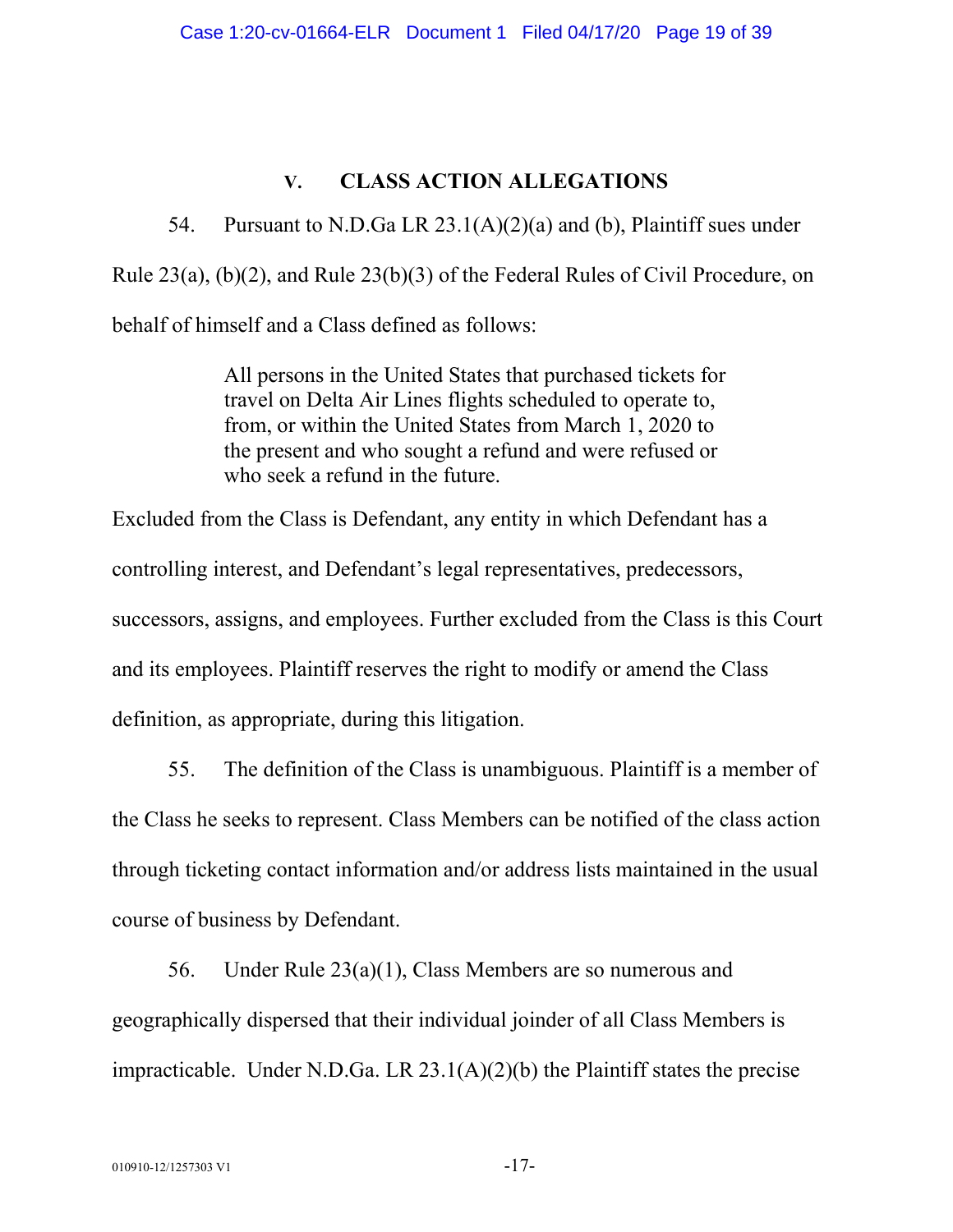number of Class members is unknown to Plaintiff but may be ascertained from Delta's records. The total number of members of the proposed Class is greater than 100 and exceeds the number required for jurisdiction under 28 U.S.C. §  $1332(d)(2)$  and  $(d)(5)(B)$ . Given the thousands of flight cancellations made by Delta, that number greatly exceeds the number to make joinder possible. Class Members may be notified of the pendency of this action by recognized, Courtapproved notice dissemination methods, which may include U.S. Mail, electronic mail, Internet postings, and/or published notice.

57. Delta has acted or refused to act on grounds generally applicable to Plaintiff and the Class Members, making appropriate final injunctive relief and declaratory relief regarding the Class under Rule 23(b)(2).

58. Under N.D.Ga. LR 23.1(A)(2)(d) Plaintiff shows that common questions of law and fact predominate over the questions affecting only individual Class Members under Rule 23(a)(2) and (b)(3). Some of the common legal and factual questions include:

- a. Whether Defendant engaged in the conduct alleged;
- b. Whether Defendant has a policy and/or procedure of denying refunds to Class Members for cancelled flights;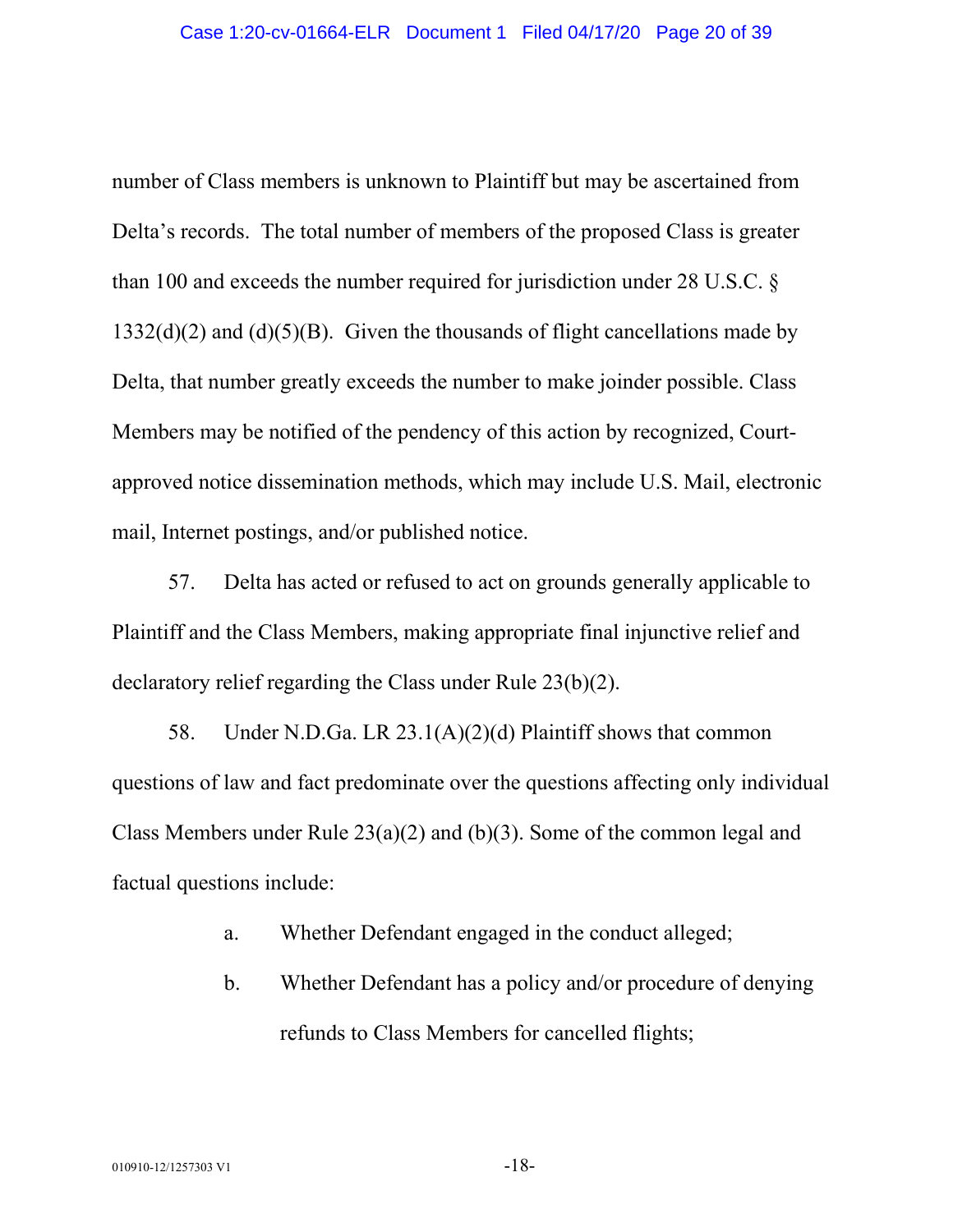- c. Whether Defendant's policy and/or procedure of denying refunds to passengers on cancelled flights is unfair, deceptive, and/or misleading;
- d. Whether Georgia law applies to the nationwide class;
- e. Whether Defendant violated consumer protection statutes and/or false advertising statutes and/or state deceptive business practices statutes;
- f. Whether Defendant violated the common law of unjust enrichment;
- g. Whether Defendant converted Plaintiff's and the Class Members' refunds and/or rights to refunds;
- h. Whether Defendant made fraudulent misrepresentations to Plaintiff and the Class Members;
- i. Whether Defendant breached its contracts with Plaintiff and the Class Members;
- j. Whether the doctrine of promissory estoppel applies to bar Defendant from denying Plaintiff's and the Class Members' refunds; and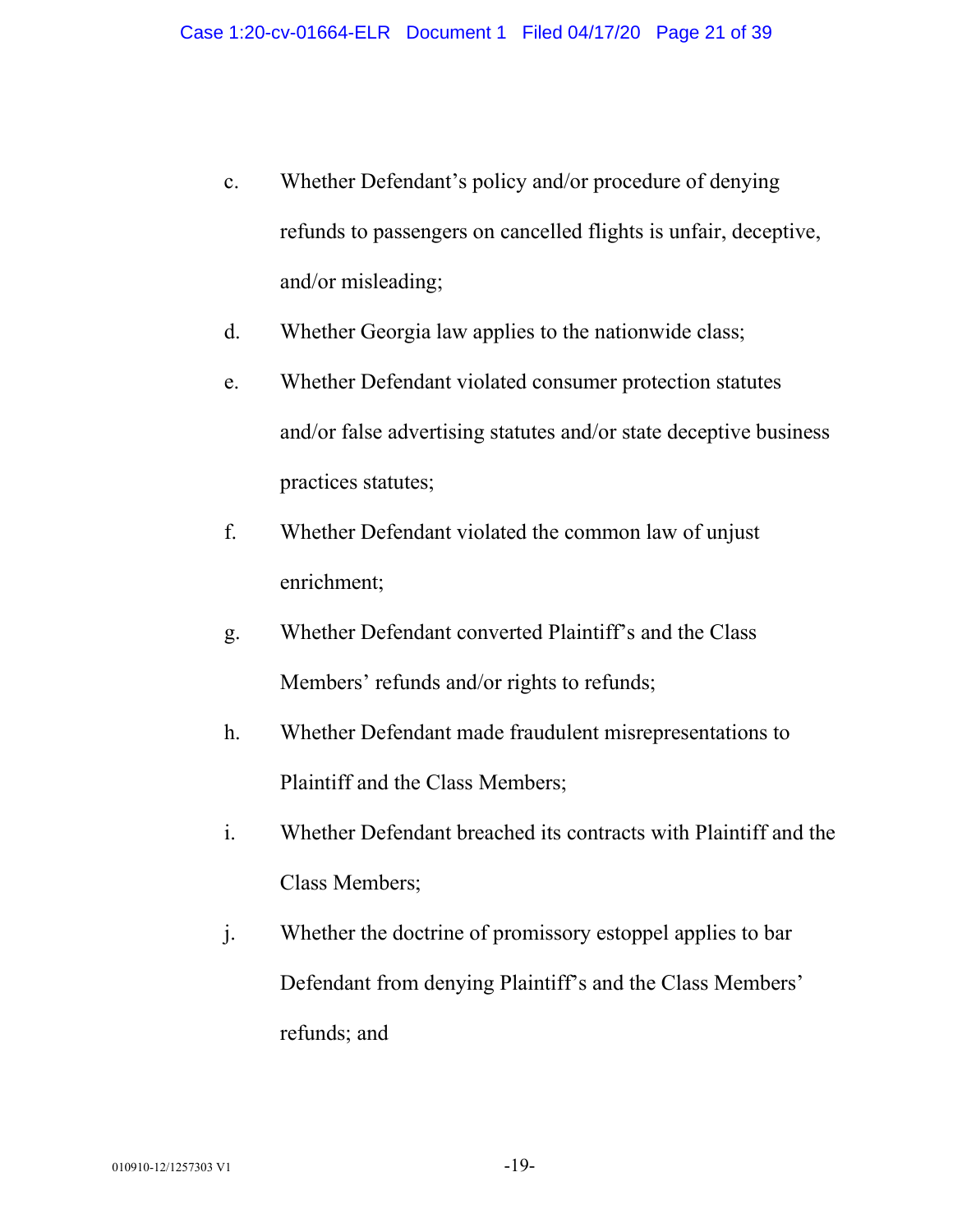k. The nature and extent of damages and other remedies to which the conduct of Defendant entitles the Class Members.

59. Defendant engaged in a common course of conduct giving rise to the legal rights sought to be enforced by the Class Members. Similar or identical statutory and common law violations and deceptive business practices are involved. Individual questions pale by comparison to the numerous common questions that predominate.

60. The injuries sustained by the Class Members flow, in each instance, from a common nucleus of operative facts under Rule 23(a)(2)—Defendant's misconduct. In each case Defendant has cancelled flights yet denied refunds to Class Members for such cancelled flights.

61. The Class Members have been damaged by Defendant's misconduct through Delta's practice of cancelling flights, yet denying refunds to Class Members for such cancelled flights.

62. Plaintiff's claims are typical of the claims of the other Class Members as required by Rule 23(a)(3). Plaintiff paid for airline tickets, did not receive a refund for his cancelled flight, and was actually deceived.

63. Under N.D.Ga. LR 23.1(A)(2)(c) Plaintiff shows he and his counsel will fairly and adequately protect the interests of the Class as required by Rule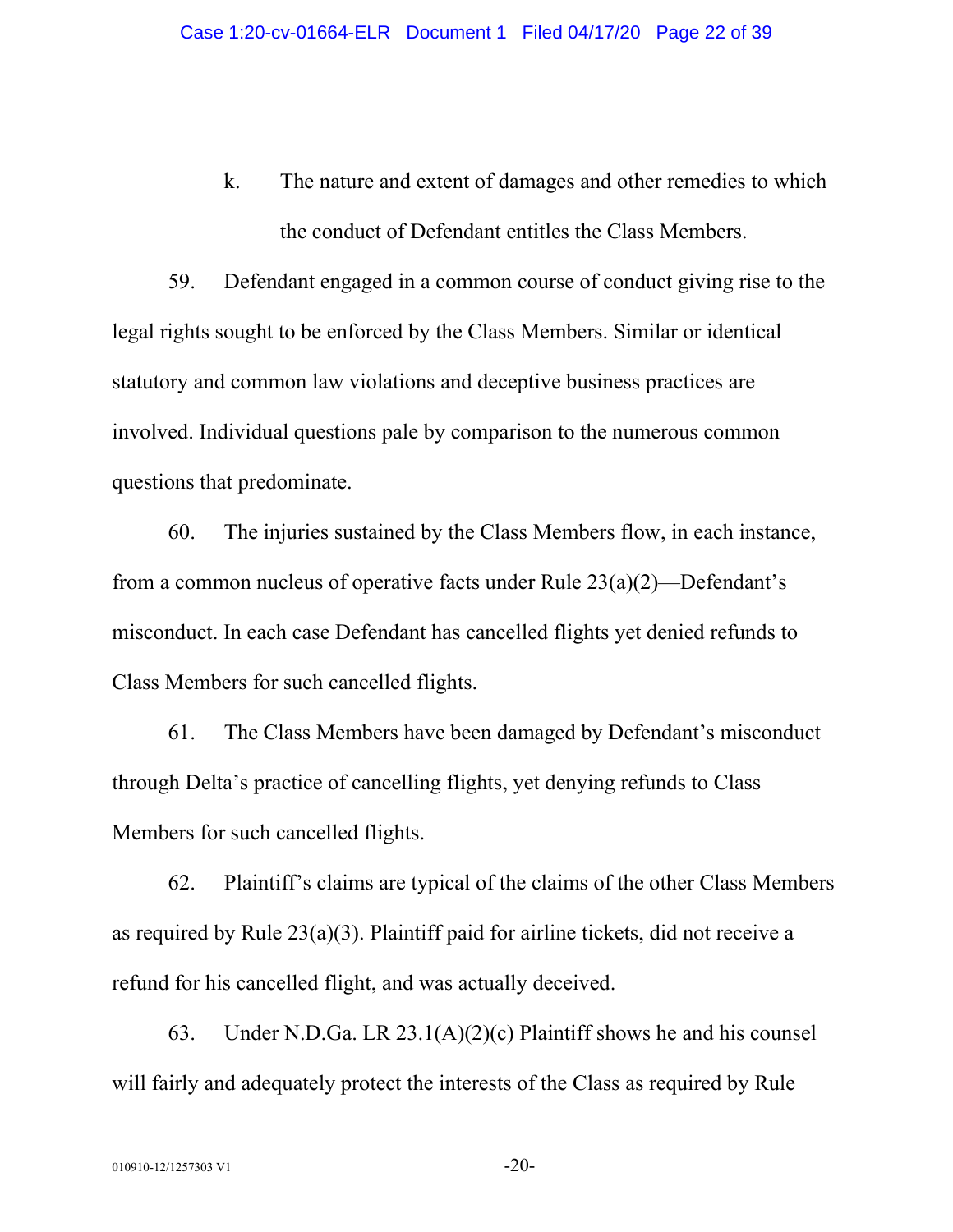23(a)(4). Plaintiff is familiar with the basic facts that form the bases of the Class Members' claims. Plaintiff's interests do not conflict with the interests of the other Class Members he seeks to represent. Plaintiff has retained counsel competent and experienced in class action litigation and intend to prosecute this action vigorously. Plaintiff's counsel has successfully prosecuted complex class actions, including consumer protection class actions. Plaintiff and Plaintiff's counsel will fairly and adequately protect the interests of the Class Members.

64. Consistent with N.D.Ga. LR  $23.1(A)(2)(e)$  and Rule  $23(b)(3)$ , the class action device is superior to other available means for the fair and efficient adjudication of the claims of Plaintiff and the Class Members. The relief sought per individual members of the Class is small given the burden and expense of individual prosecution of the potentially extensive litigation necessitated by the conduct of Defendant. It would be virtually impossible for the Class Members to seek redress individually. Even if the Class Members themselves could afford such individual litigation, the court system could not.

65. The Northern District of Georgia is also a desirable forum under Rule 23(b)(3)(C) because Defendant is headquartered in the Northern District of Georgia, made pertinent decisions within this District, and information and relevant documents are expected to exist within this district.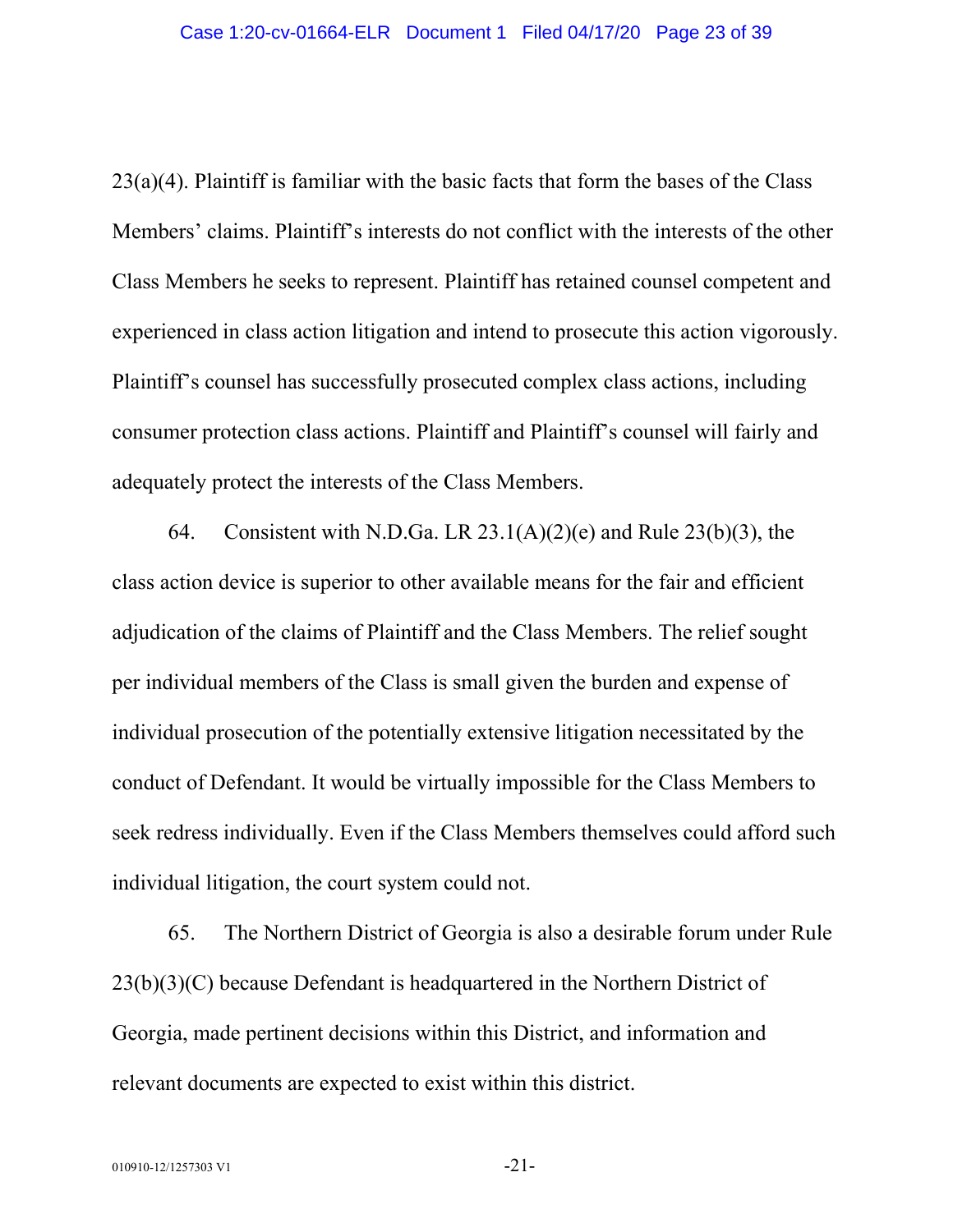66. Further, under Rule 23(b)(3)(D), individual litigation of the legal and factual issues raised by the conduct of Defendant would increase delay and expense to all parties and to the court system. The class action device presents far fewer management difficulties and provides the benefits of a single, uniform adjudication, economies of scale, and comprehensive supervision by a single court. Given the similar nature of the Class Members' claims and the absence of material differences in the state statutes and common laws upon which the Class Members' claims are based, a nationwide Class will be easily managed by the Court and the parties.

67. Under N.D.Ga. LR  $23.1(A)(2)(f)$  Plaintiff alleges that the total claims of individual Class Members in this action are in excess of \$5,000,000.00 in the aggregate, exclusive of interest and costs, as required by 28 U.S.C. §§ 1332(d)(2) and (6) due to the thousands of flight cancellations made by Delta.

#### **VI. CAUSES OF ACTION**

#### **COUNT I**

## **VIOLATIONS OF STATE CONSUMER PROTECTION ACTS**

68. Plaintiff restates and re-alleges, and incorporates herein by reference, the preceding paragraphs as if fully set forth herein and further alleges as follows: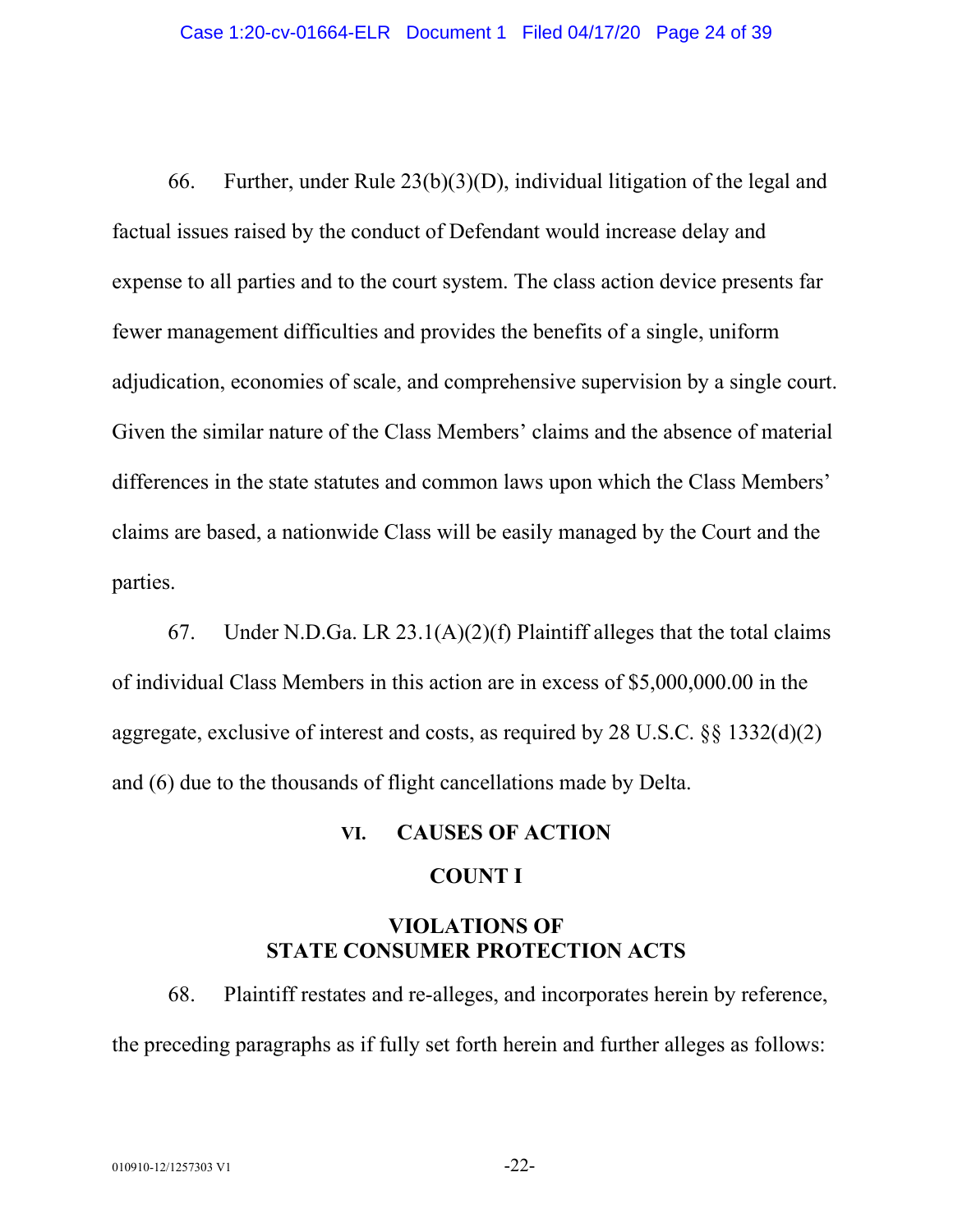## 69. Count I is brought by Plaintiff, individually and on behalf of all

similarly situated residents of each of the 50 states for violations of the state

consumer protection acts including: $12$ 

- a. the Alaska Unfair Trade Practices and Consumer Protection Act, Alaska Stat. § 45.50.471, *et seq*.;
- b. the Arizona Consumer Fraud Act, Ariz. Rev. Stat. §§ 44-1521, *et seq*.;
- c. the Arkansas Deceptive Trade Practices Act, Ark. Code § 4-88- 101, *et seq*.;
- d. the California Unfair Competition Law, Bus. & Prof. Code §§ 17200, *et seq*. and 17500, *et seq*.;
- e. the California Consumers Legal Remedies Act, Cal. Civ. Code § 1750, *et seq*.;
- f. the Colorado Consumer Protection Act, Colo. Rev. Stat. Ann. § 6-1-101, *et seq*.;
- g. the Connecticut Unfair Trade Practices Act, Conn. Gen Stat. Ann. § 42-110, *et seq*.;
- h. the Delaware Consumer Fraud Act, 6 Del. Code § 2513, *et seq*.;
- i. the D.C. Consumer Protection Procedures Act, D.C. Code § 28- 3901, *et seq*.;

<span id="page-24-0"></span><sup>&</sup>lt;sup>12</sup> Plaintiff also places Defendant on notice that he intends to amend his complaint to seek recovery for Class Members under the following statutes: Alabama Code § 8-19-10(e); Alaska Statutes § 45.50.535; California Civil Code § 1782; Georgia Code § 10-1-399; Indiana Code § 24-5-0.5-5(a); Maine Revised Statutes, Title 5 § 50-634(g); Massachusetts General Laws Chapter 93A, § 9(3); Texas Business & Commercial Code § 17.505; West Virginia Code § 46A-6-106(b); and Wyoming Statutes § 40-12-109.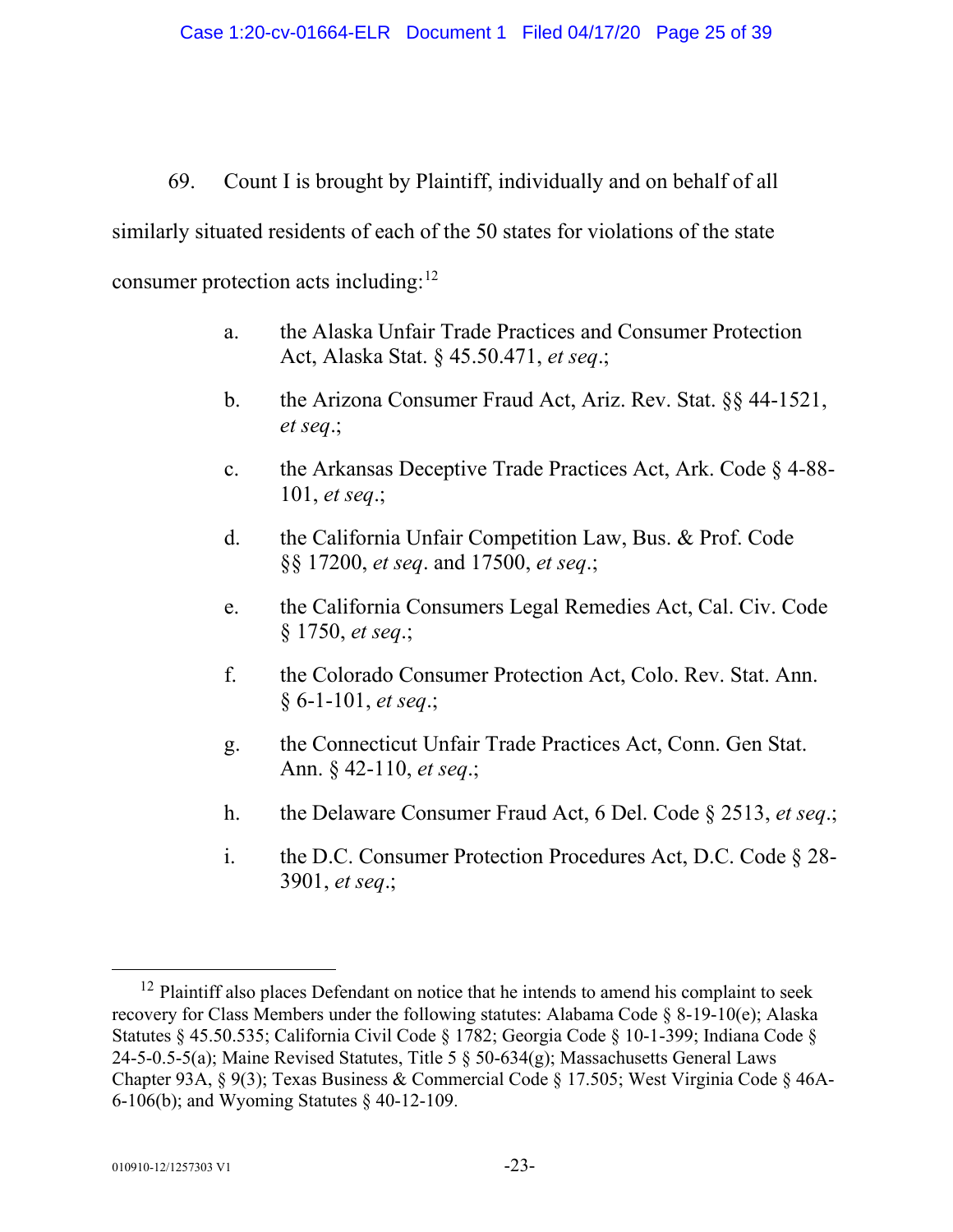- j. the Florida Deceptive and Unfair Trade Practices Act, Fla. Stat. Ann. § 501.201, *et seq*.;
- k. the Hawaii Unfair Competition Law, Haw. Rev. Stat. § 480-2, *et seq*.;
- l. the Idaho Consumer Protection Act, Idaho Code. Ann. § 48- 601, *et seq*.;
- m. the Illinois Consumer Fraud and Deceptive Business Practices Act, §815 ILCS 505/2 *et seq*.;
- n. the Indiana Deceptive Consumer Sales Act, Ind. Code § 24-5- 0.5-2, *et seq*.;
- o. the Iowa Consumer Fraud Act, Iowa Code § 714.16, *et seq*.;
- p. the Kansas Consumer Protection Act, Kan. Stat. Ann. § 50-623, *et seq*.;
- q. the Kentucky Consumer Protection Act, Ky. Rev. Stat. Ann. § 367.110, *et seq*.;
- r. the Louisiana Unfair Trade Practices and Consumer Protection Law, LSA-R.S. 51:1401, *et seq*.;
- s. the Maine Unfair Trade Practices Act, Me. Rev. Stat. Ann. Tit. 5, § 207, *et seq*.;
- t. the Maryland Consumer Protection Act, Md. Code Ann. Com. Law, § 13-301, *et seq*.;
- u. the Massachusetts Regulation of Business Practices for Consumers Protection Act, Mass. Gen Laws Ann. Ch. 93A, *et seq*.;
- v. the Michigan Consumer Protection Act, Mich. Comp. Laws Ann. § 445.901, *et seq*.;
- w. the Minnesota Prevention of Consumer Fraud Act, Minn. Stat. § 325F, *et seq*.;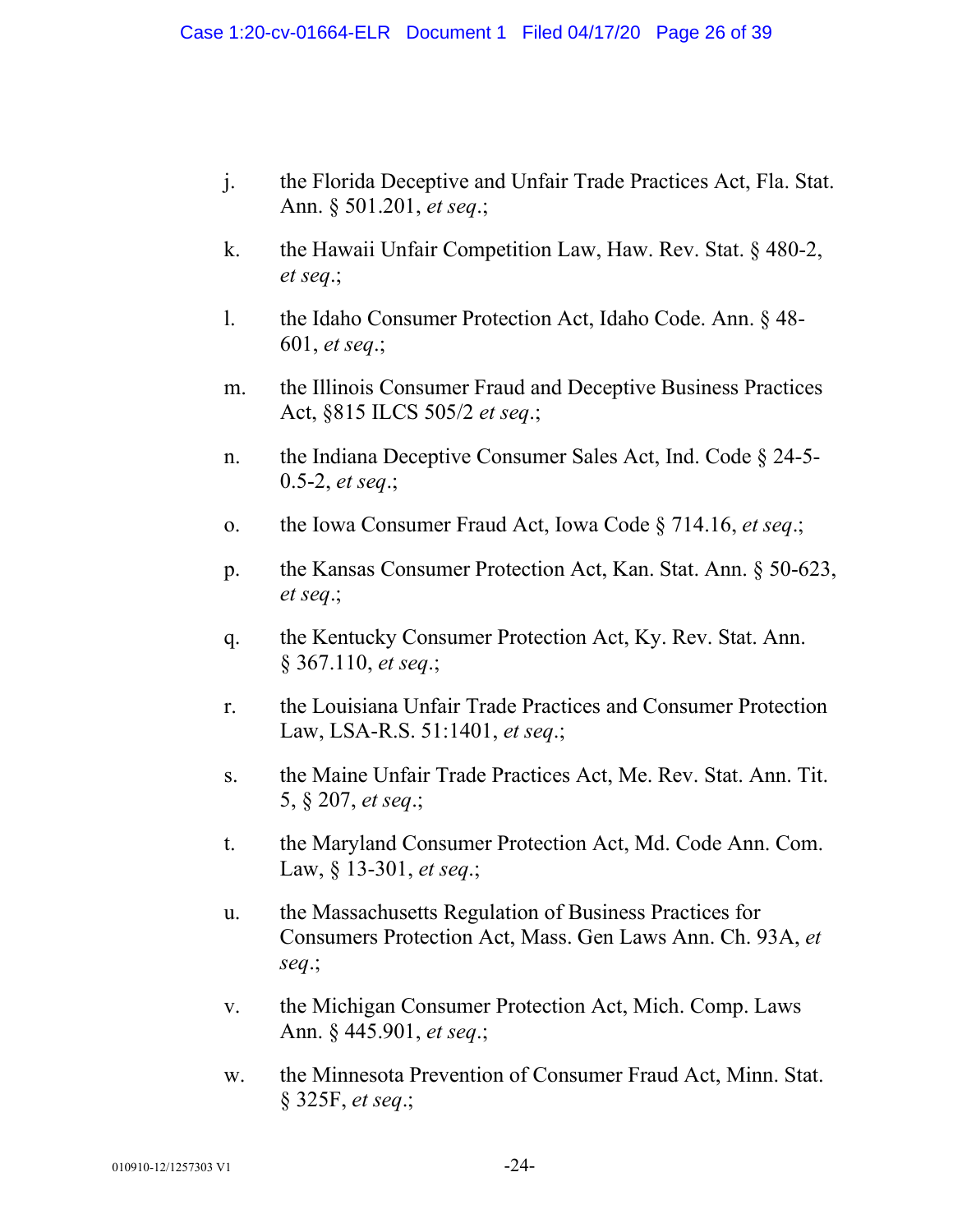- x. the Missouri Merchandising Practices Act, Mo. Rev. Stat. § 407, *et seq*.;
- y. the Nebraska Consumer Protection Act, Neb. Rev. St. § 59- 1601, *et seq*.;
- z. the Nevada Deceptive Trade Practices Act, Nev. Rev. Stat. § 41.600, *et seq*.;
- aa. the New Hampshire Regulation of Business Practices For Consumer Protection, N.H. Rev. Stat. § 358-A:1, *et seq*.;
- bb. the New Jersey Consumer Fraud Act, N.J. Stat. Ann. § 56:8, *et seq*.;
- cc. the New Mexico Unfair Practices Act, N.M. Stat. Ann. § 57-12- 1, *et seq*.;
- dd. the New York Consumer Protection from Deceptive Acts and Practices, N.Y. Gen. Bus. Law § 349, *et seq.*;
- ee. the North Carolina Unfair and Deceptive Trade Practices Act, N.C. Gen Stat. § 75-1.1, *et seq*.;
- ff. the North Dakota Consumer Fraud Act, N.D. Cent. Code § 51- 15, *et seq*.;
- gg. the Ohio Consumer Sales Practices Act, Ohio Rev. Code Ann. § 1345.01, *et seq*.;
- hh. the Oklahoma Consumer Protection Act, Okla. Stat. tit. 15 § 751, *et seq*.;
- ii. the Oregon Unlawful Trade Practices Act, Or. Rev. Stat. § 646.605, *et seq*.;
- jj. the Pennsylvania Unfair Trade Practices and Consumer Protection Law, 73 P.S. § 201-1, *et seq*.;
- kk. the Rhode Island Deceptive Trade Practices Act, R.I. Gen. Laws § 6-13.1-5.2(B), *et seq*.;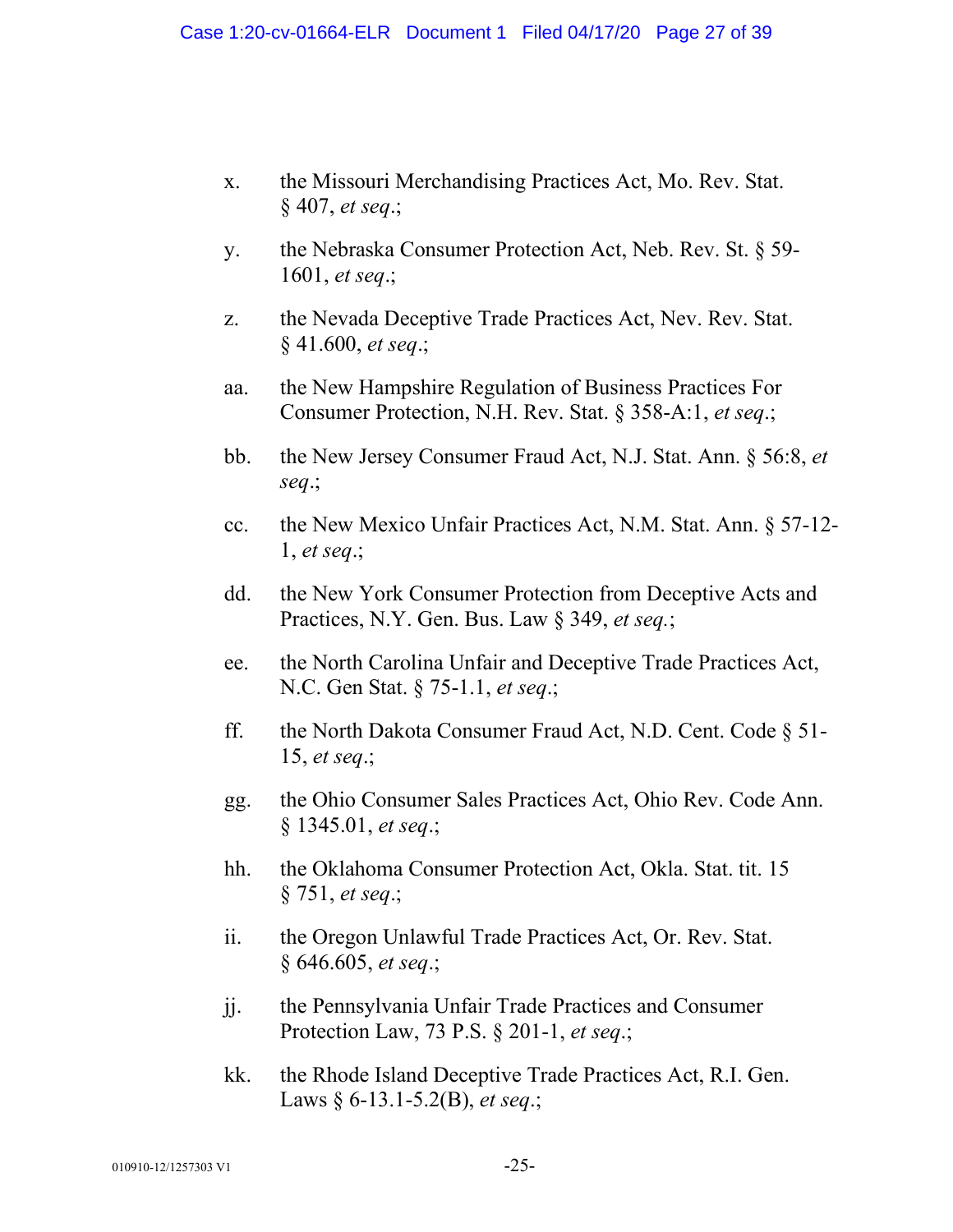- ll. the South Carolina Unfair Trade Practices Act, S.C. Code Ann. §§ 39-5-10, *et seq*.;
- mm. the South Dakota Deceptive Trade Practices and Consumer Protection, S.D. Codified Laws § 37-24-1, *et seq*.;
- nn. the Tennessee Consumer Protection Act, Tenn. Code Ann. § 47-18-101, *et seq*.;
- oo. the Texas Deceptive Trade Practices-Consumer Protection Act, Tex. Code Ann., Bus. & Con. § 17.41, *et seq*.;
- pp. the Utah Consumer Sales Practices Act, Utah Code. Ann. § 13- 11-175, *et seq*.;
- qq. the Vermont Consumer Fraud Act, 9 V.S.A. § 2451, *et seq*.;
- rr. the Virginia Consumer Protection Act of 1977, Va. Code Ann. § 59.1-199, *et seq*.;
- ss. the Washington Consumer Protection Act, Wash. Rev. Code § 19.86.010, *et seq*.;
- tt. the West Virginia Consumer Credit And Protection Act, W. Va. Code § 46A, *et seq*.;
- uu. the Wisconsin Deceptive Trade Practices Act, Wis. Stat. § 100.18, *et seq*.; and
- vv. the Wyoming Consumer Protection Act, Wyo. Stat. Ann. § 40- 12-101, *et seq*.

70. The unfair and deceptive practices engaged in by Defendant described above, occurring in the course of conduct involving trade or commerce, constitute unfair methods of competition and unfair or deceptive acts or practices within the meaning of each of the above-enumerated statutes.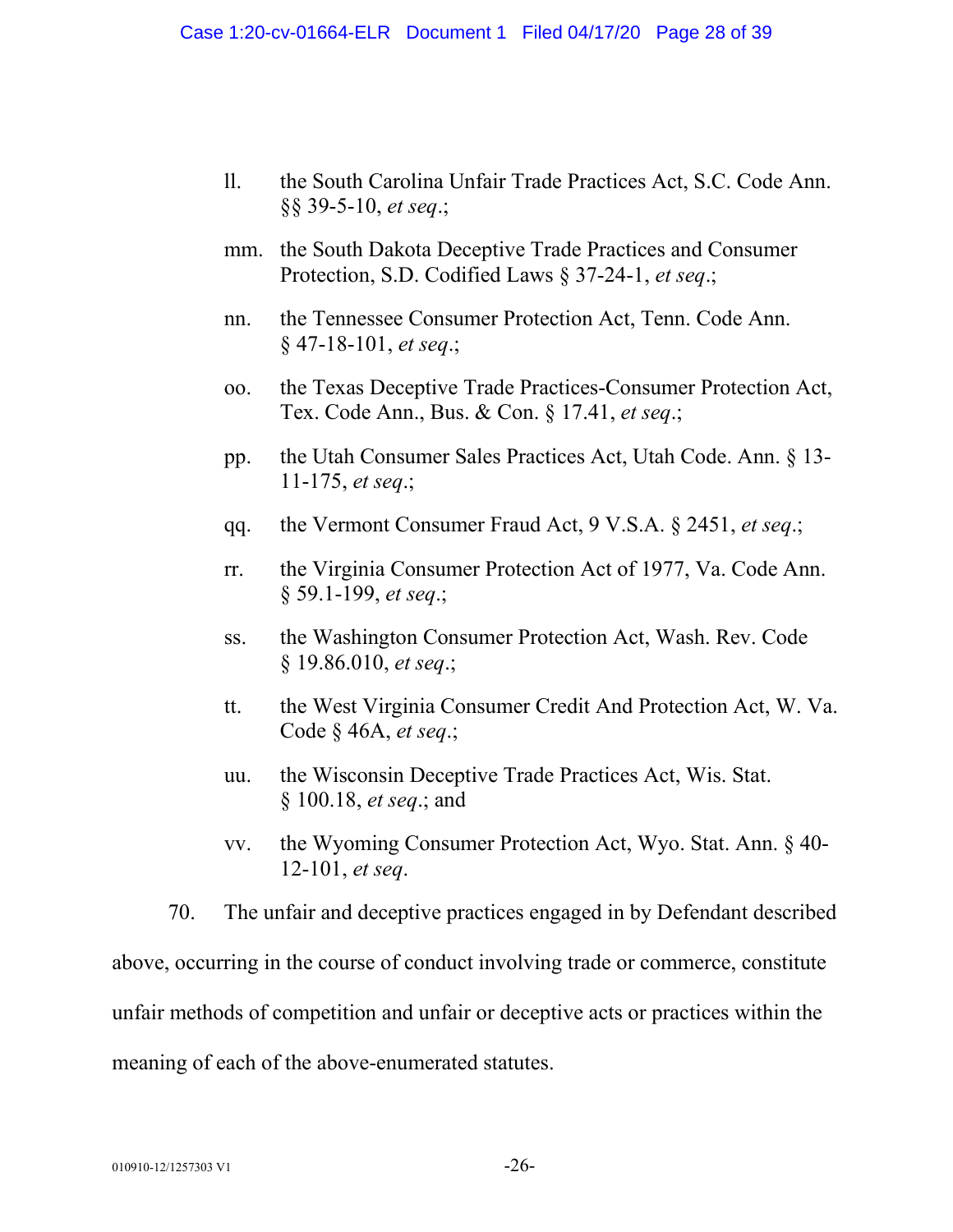71. Defendant's acts and practices were unfair and created a likelihood of confusion or misunderstanding and misled, deceived, or damaged Plaintiff and members of the Class in connection with the sale and refunds of airline tickets. Defendant's conduct also constituted the use or employment of deception, fraud, false pretense, false promise, misrepresentation, or the knowing concealment, suppression, or omission of a material fact with intent that others rely upon the concealment, suppression, or omission in connection with the sale or advertisement of goods or services, whether or not a person has in fact been misled, deceived, or damaged in violation of each of the above-enumerated statutes.

72. Plaintiff, on behalf of himself and the Class Members, seeks monetary damages, treble damages, and such other and further relief as set forth in each of the above-enumerated statutes.

#### **COUNT II**

#### **UNJUST ENRICHMENT**

73. Plaintiff restates and re-alleges, and incorporates herein by reference, the preceding paragraphs as if fully set forth herein.

74. At all times relevant hereto, Defendant sold Plaintiff and the members of the Class airline tickets for travel to, from, and within the United States.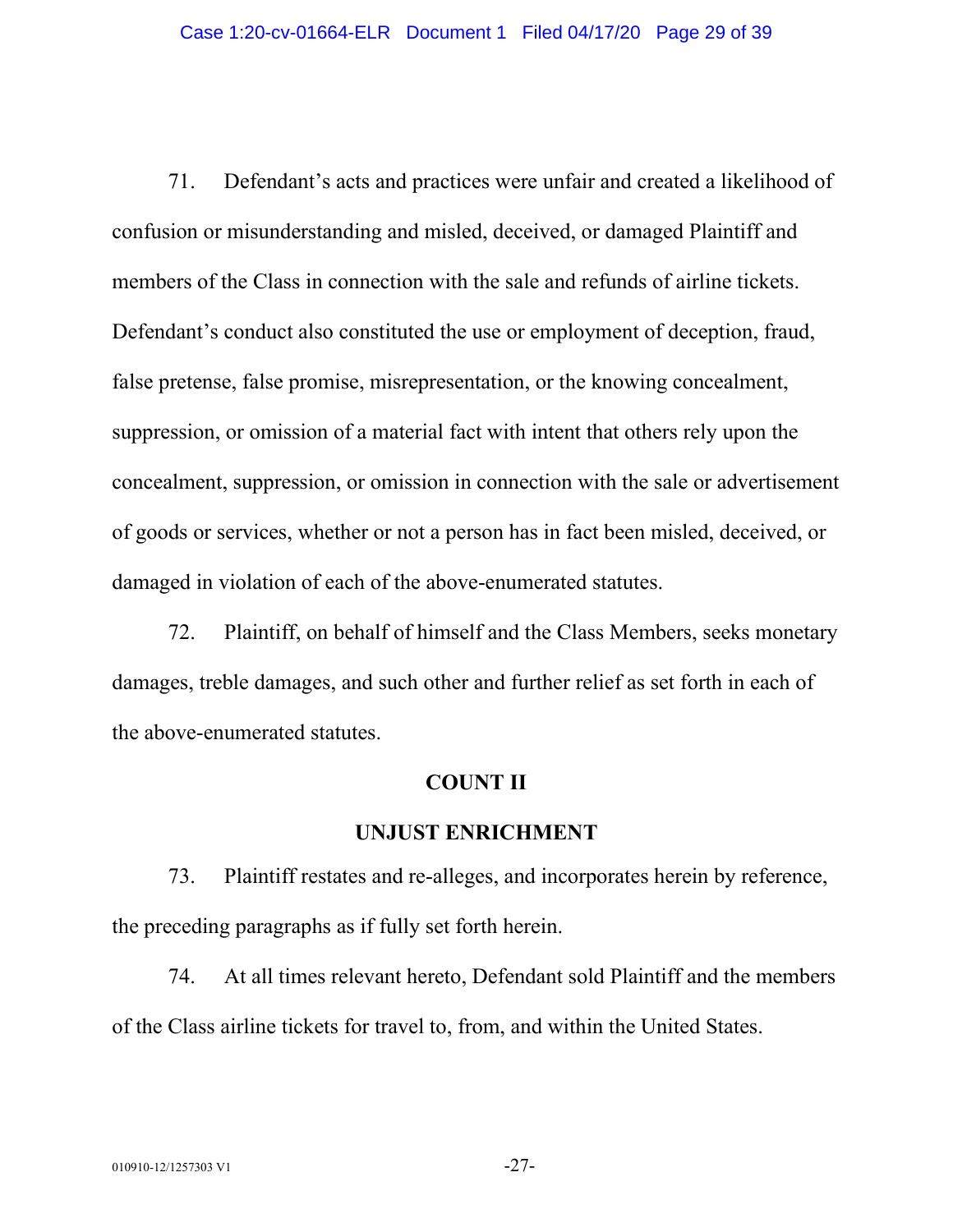75. Delta has benefitted from its unlawful acts by receiving payments for the sale of tickets on cancelled flights, though Delta has no right to deny Plaintiff and the Class Members refunds for tickets purchased on Delta cancelled flights.

76. Plaintiff and members of the Class conferred upon Defendant a benefit in the form of money for tickets on specific flights. In paying for such flights, Plaintiff and the Class Members conferred benefits that were nongratuitous.

77. Defendant appreciated or knew of the non-gratuitous benefits conferred upon it by Plaintiff and members of the Class.

78. Defendant accepted or retained the non-gratuitous benefits conferred by Plaintiff and members of the Class, with full knowledge and awareness that, because of Defendant's unconscionable wrongdoing, Plaintiff and members of the Class are entitled to refunds for cancelled flights. Retaining the non-gratuitous benefits conferred upon Defendant by Plaintiff and members of the Class under these circumstances made Defendant's retention of the non-gratuitous benefits unjust and inequitable.

79. Because Defendant's retention of the non-gratuitous benefits conferred by Plaintiff and members of the Class is unjust and inequitable, Plaintiff and members of the Class are entitled to and seek disgorgement and restitution of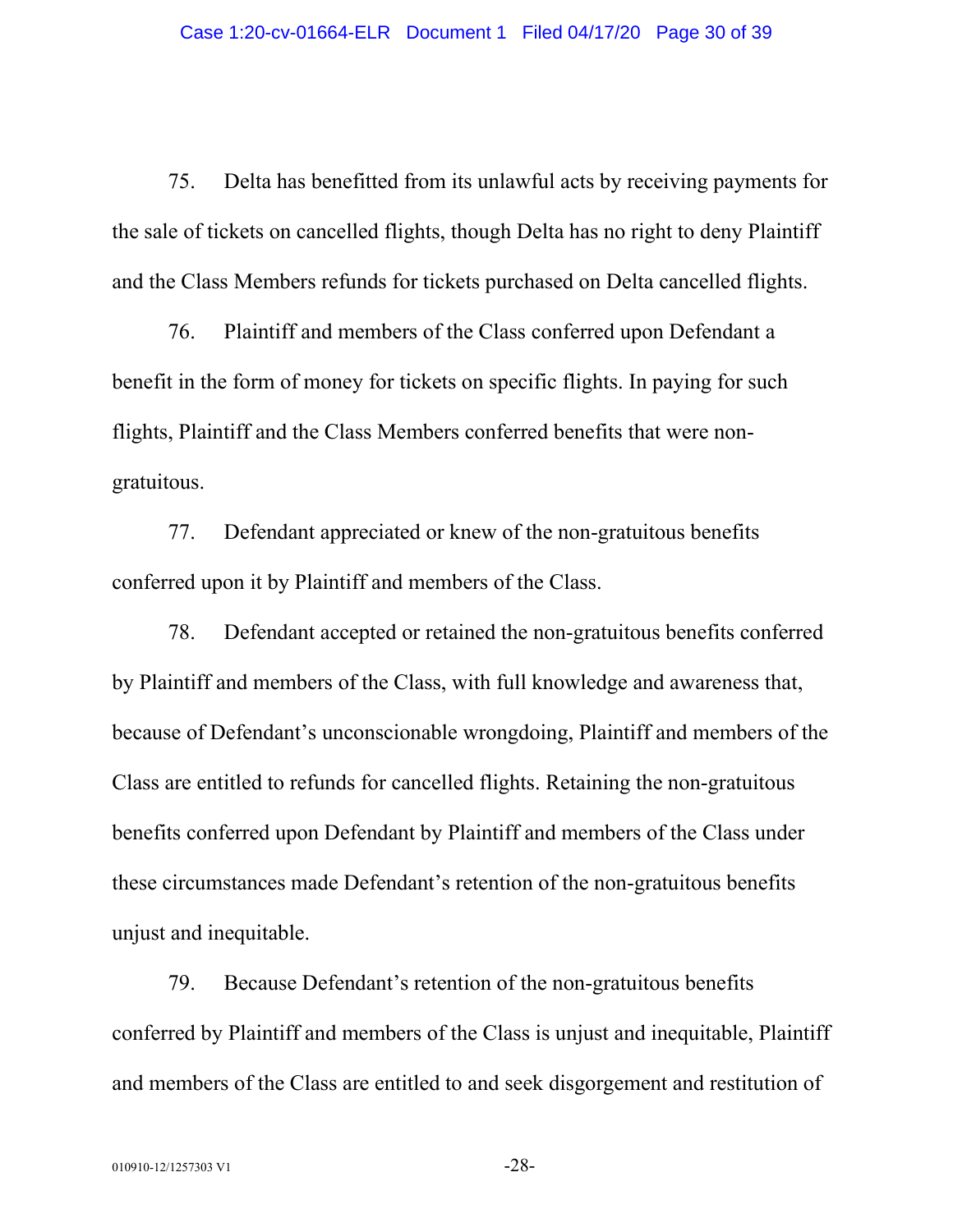Defendant's wrongful profits, ticket revenue on Delta cancelled flights, and benefits in a manner established by the Court.

#### **COUNT III**

#### **CONVERSION**

80. Plaintiff restates and re-alleges, and incorporates herein by reference, the preceding paragraphs as if fully set forth herein.

81. Plaintiff and the other members of the Class have an undisputed right to immediate refunds in lieu of rebookings and/or travel vouchers for their purchase of tickets on flights cancelled by Delta.

82. Delta wrongfully exercised control over and/or intentionally interfered with the rights of Plaintiff and members of the Class by limiting passengers on Delta cancelled flights to either a rebooked flight or a travel voucher. All the while Defendant has unlawfully retained the monies Plaintiff and the Class Members paid for tickets on Delta cancelled flights.

83. Delta deprived Plaintiff and the other members of the Class the value they paid for tickets on Delta cancelled flights as well as their right for a refund.

84. Plaintiff and members of the Class have requested and/or demanded that Delta issue refunds for Delta cancelled flights.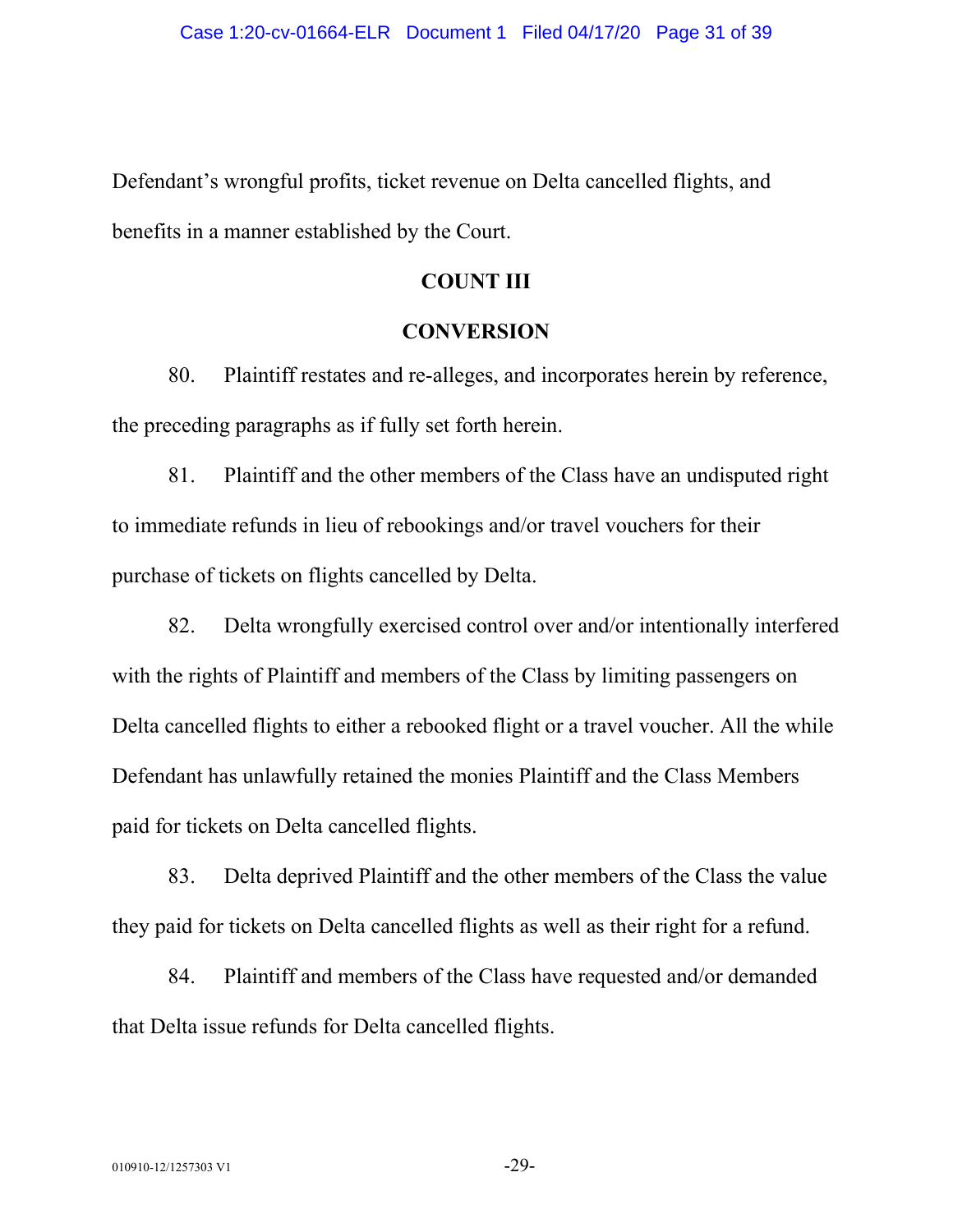85. This interference with the rights and services for which Plaintiff and members of the Class paid damaged Plaintiff and the members of the Class, in that they purchased tickets and, as such, Delta has deprived Plaintiff and members of the Class of the right to their property, in this case, the amounts paid for tickets on cancelled flights.

86. Plaintiff and members of the Class may exercise their right to full refunds of all amounts paid for tickets on Delta cancelled flights.

#### **COUNT IV**

#### **FRAUDULENT MISREPRESENTATION**

87. Plaintiff restates and re-alleges, and incorporates herein by reference, the preceding paragraphs as if fully set forth herein.

88. Defendant intentionally misrepresented to Plaintiff and the Class Members regarding their rights to a refund on Delta cancelled flights, including but not limited to, as reflected in Delta's refund policies.

89. Defendant intentionally and actively misrepresented to Plaintiff and Class Members that passengers on Delta cancelled flights are limited to rebookings or travel vouchers.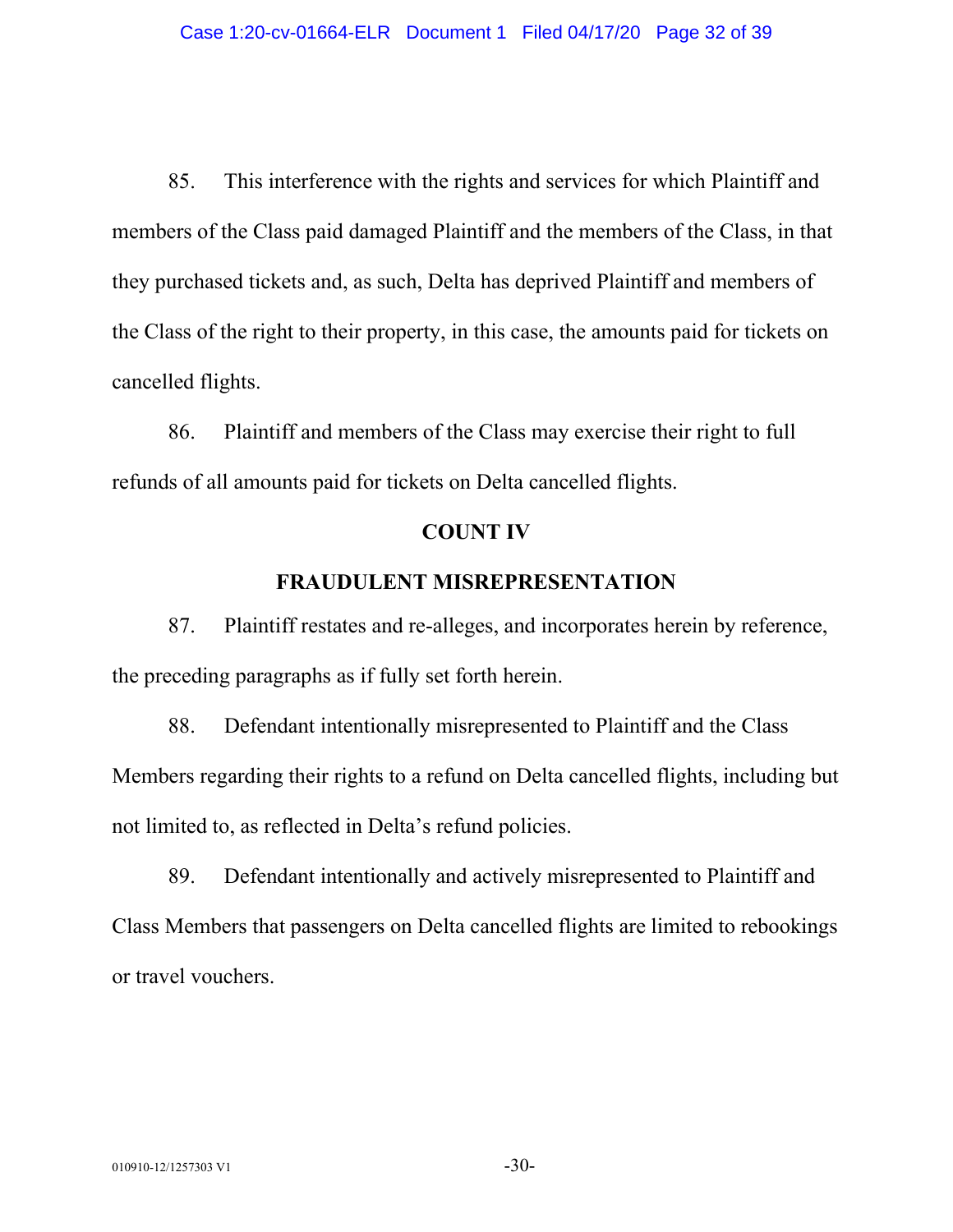90. Defendant's representation was false. At all times relevant, Plaintiff and members of the Class are entitled to refunds on Delta cancelled flights, not just rebookings or travel vouchers.

91. Defendant's misrepresentation was made fraudulently. Defendant made its representations with knowledge that Plaintiff and Class Members were entitled to refunds on Delta cancelled flights and also knowing that Plaintiff and Class Members were not limited to rebookings or travel vouchers for Delta cancelled flights.

92. Instead, when Delta made the representation regarding the rights to refunds and/or post-Delta flight cancellation options, Delta intended that Plaintiff and the Class Members would rely on it.

93. Plaintiff and the Class Members relied on Defendant's representations.

94. The reliance by Plaintiff and the Class Members on Defendant's representations was reasonable.

95. Defendant's representations proximately caused damage to Plaintiff and the Class Members. By misrepresenting that passengers on Delta cancelled flights are limited to rebookings or travel vouchers, Defendant financially damaged Plaintiff and members of the Class.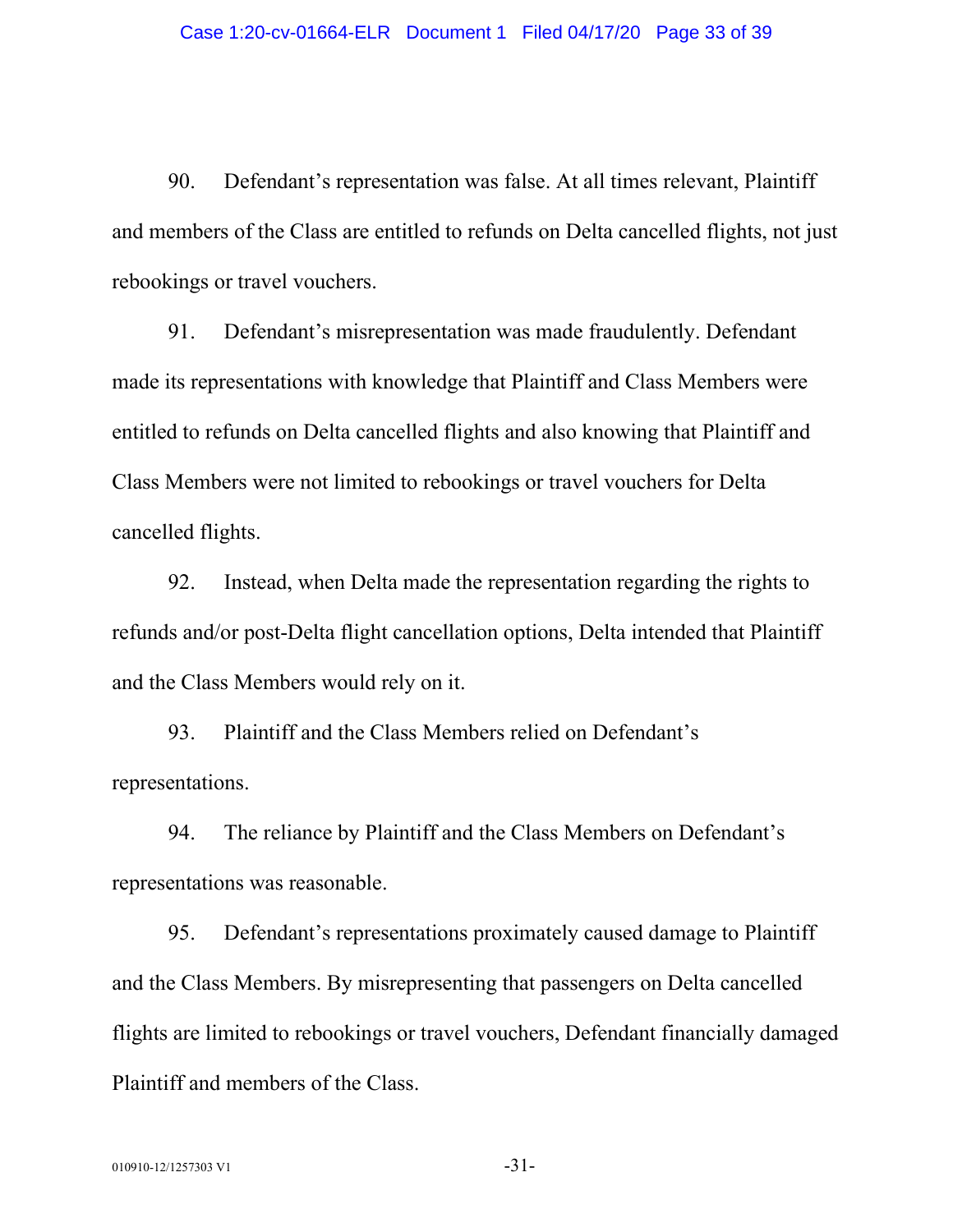#### **COUNT V**

### **BREACH OF CONTRACT**

96. Plaintiff restates and re-alleges, and incorporates herein by reference, the preceding paragraphs as if fully set forth herein.

97. Defendant made offers to Plaintiff and the Class Members to enter into a contract for Defendant to provide Transportation Services to Plaintiff and the Class Members through passenger tickets for air travel between specific locations, on specific flight numbers, on specific dates and times, at specific prices.

98. Defendant's offer to provide Transportation Services to Plaintiff and the Class Members also included Defendant's offer that it would refund Plaintiff and the Class Members for all unused portions of passenger tickets for all flights with flight delays greater than 90 minutes as well as for flight cancellations. Such offers were specifically identified in Defendant's materially uniform Contract of Carriage. *See*, *e.g.*, Contract of Carriage Document (rev. June 18, 2019), available at<https://www.delta.com/us/en/legal/contract-of-carriage-dgr> (last visited April 17, 2020) at Rule 22 (obligating Delta to issue refunds in an amount equal to the fair and charges paid for unused portions of the passenger's ticket for refusals of transport, flight delays, and cancellations).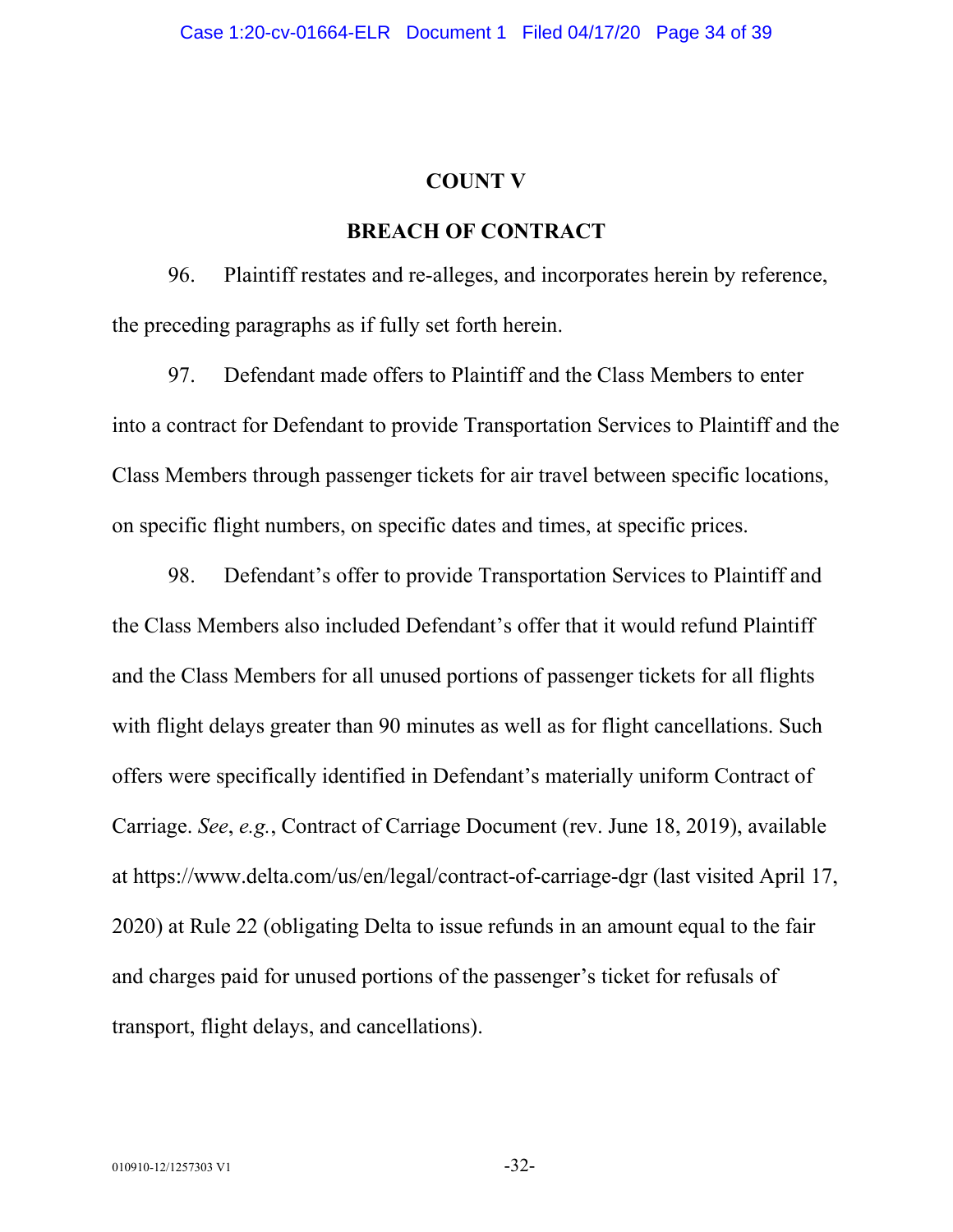99. Defendant made such offers in writing through the Delta's direct channels (such as Delta's direct-to-consumer sales website, www.delta.com, and the company's mobile applications) and through traditional travel agencies and online travel agencies.

100. The terms of Defendant's offer to provide Transportation Services contained a definite promise by Defendant and gave Plaintiff and the Class Members the power to agree to the terms of Defendant's offer to provide Transportation Services, including but not limited to, through the act of purchasing a ticket or accepting transportation on Defendant's aircraft.

101. Plaintiff and the Class Members accepted Defendant's offer to provide Transportation Services, agreeing to the material terms contained in Defendant's offer to provide Transportation Services.

102. Plaintiff and the Class Members communicated their acceptance of Defendant's offer to Defendant by purchasing one or more tickets, booking Transportation Services with Defendant.

103. The agreement between Plaintiff, the Class Members, and Defendant included an exchange of promises or value, *i.e.*, consideration. Here, Plaintiff and the Class Members provided Defendant with consideration in the form of amounts equal to the monetary value of the fare and all charges and taxes paid.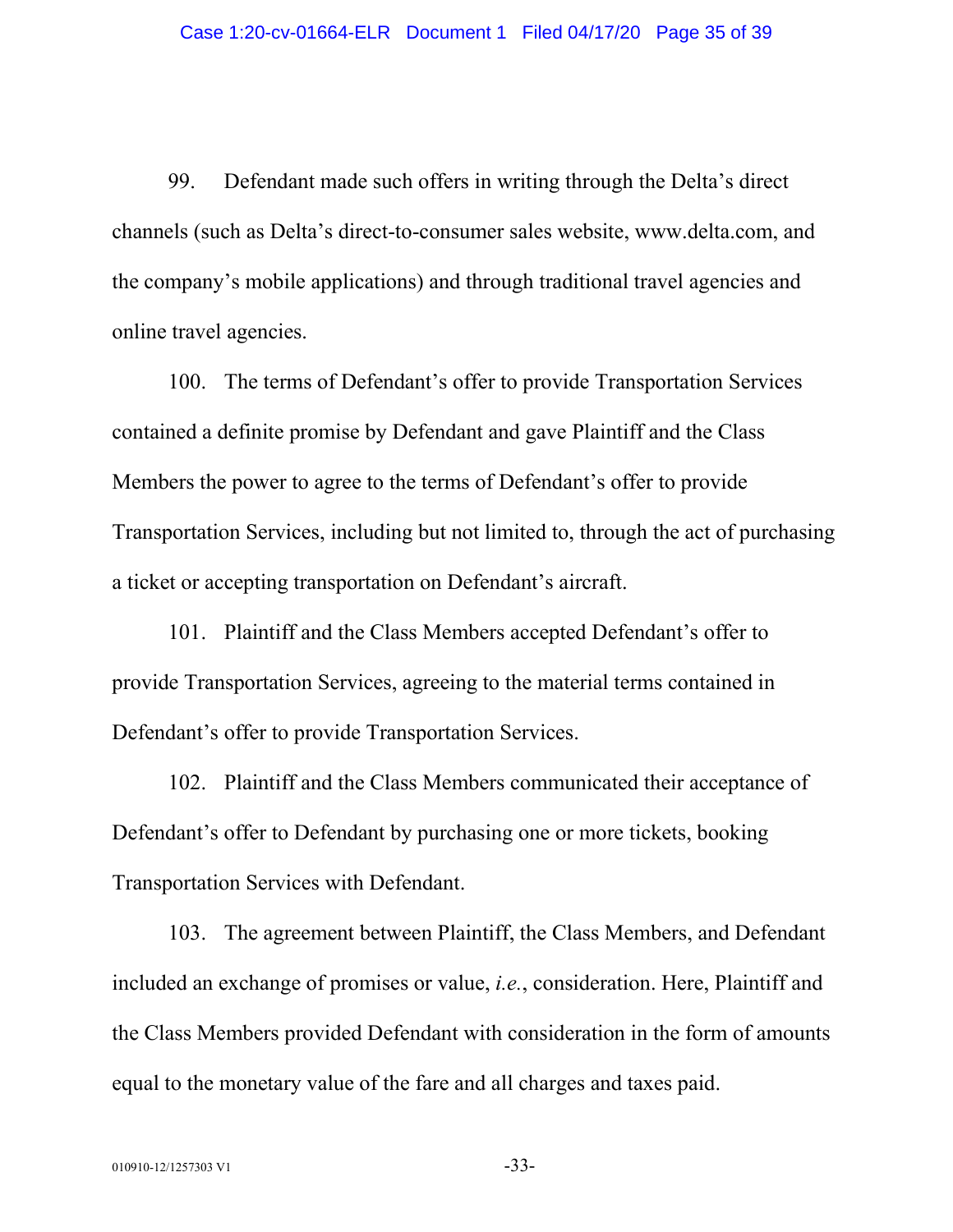104. Plaintiff and the Class Members performed all obligations and conditions required and expected of them or had a valid excuse for not performing any such obligations due to the COVID-19 pandemic.

105. Defendant delayed Plaintiff's and the Class Members' flights by more than 30 minutes and/or cancelled their flights.

106. Defendant has failed to provide and/or have outright refused to provide refunds to Plaintiff and the Class Members for such delayed or cancelled flights. Defendant did so even though Defendant was contractually obligated to provide refunds to Plaintiff and the Class Members in such circumstances. As a result, Defendant has failed to perform and/or has materially breached its contracts with Plaintiff and the Class Members.

107. Because of Defendant's failure to perform the contract, Plaintiff and the Class Members have been damaged and/or did not receive the benefits, payment, and/or performance to which they were entitled.

108. As a result, Plaintiff and the Class Members are entitled to specific performance and/or fair compensation in the form of complete refunds for all fares, charges, and taxes paid.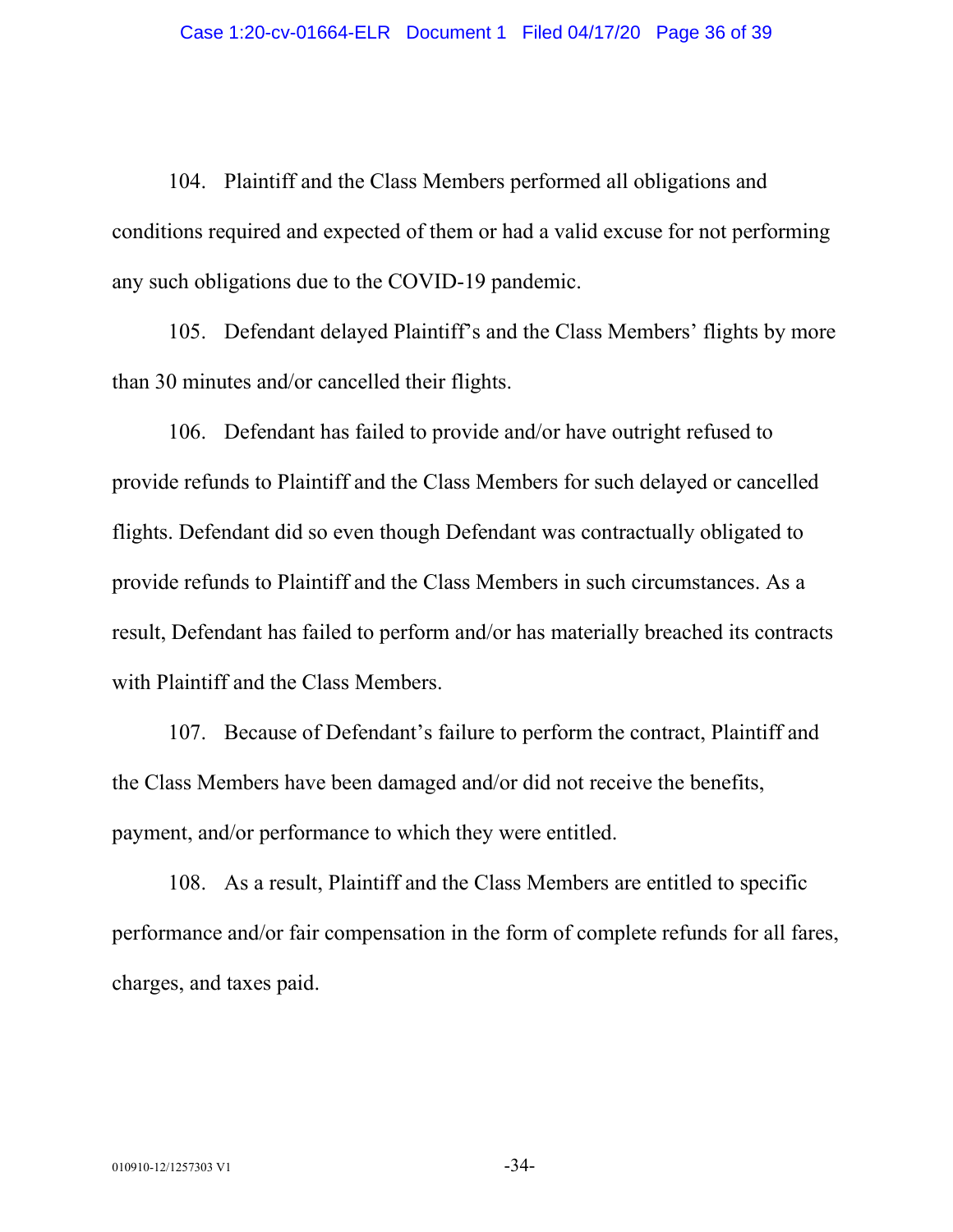### **PRAYER FOR RELIEF**

WHEREFORE, Plaintiff and Class Members request that the Court enter an order or judgment against Defendant including:

A. Certification of the action as a Class Action under Rules 23(b)(2) and 23(b)(3) of the Federal Rules of Civil Procedure, and appointment of Plaintiff as Class Representative and his counsel, Hagens Berman Sobol Shapiro LLP, as Class Counsel;

B. Damages and refunds in the amount of unrefunded monies paid for Delta airline tickets;

C. Actual damages, statutory damages, punitive or treble damages, and such other relief as provided by the statutes cited;

D. Pre-judgment and post-judgment interest on such monetary relief;

E. Other appropriate injunctive relief as permitted by law or equity, including an order enjoining Defendant from retaining refunds for Delta cancelled flights;

F. The costs of bringing this suit, including reasonable attorney's fees; and

G. All other relief to which Plaintiff and members of the Class may be entitled by law or in equity.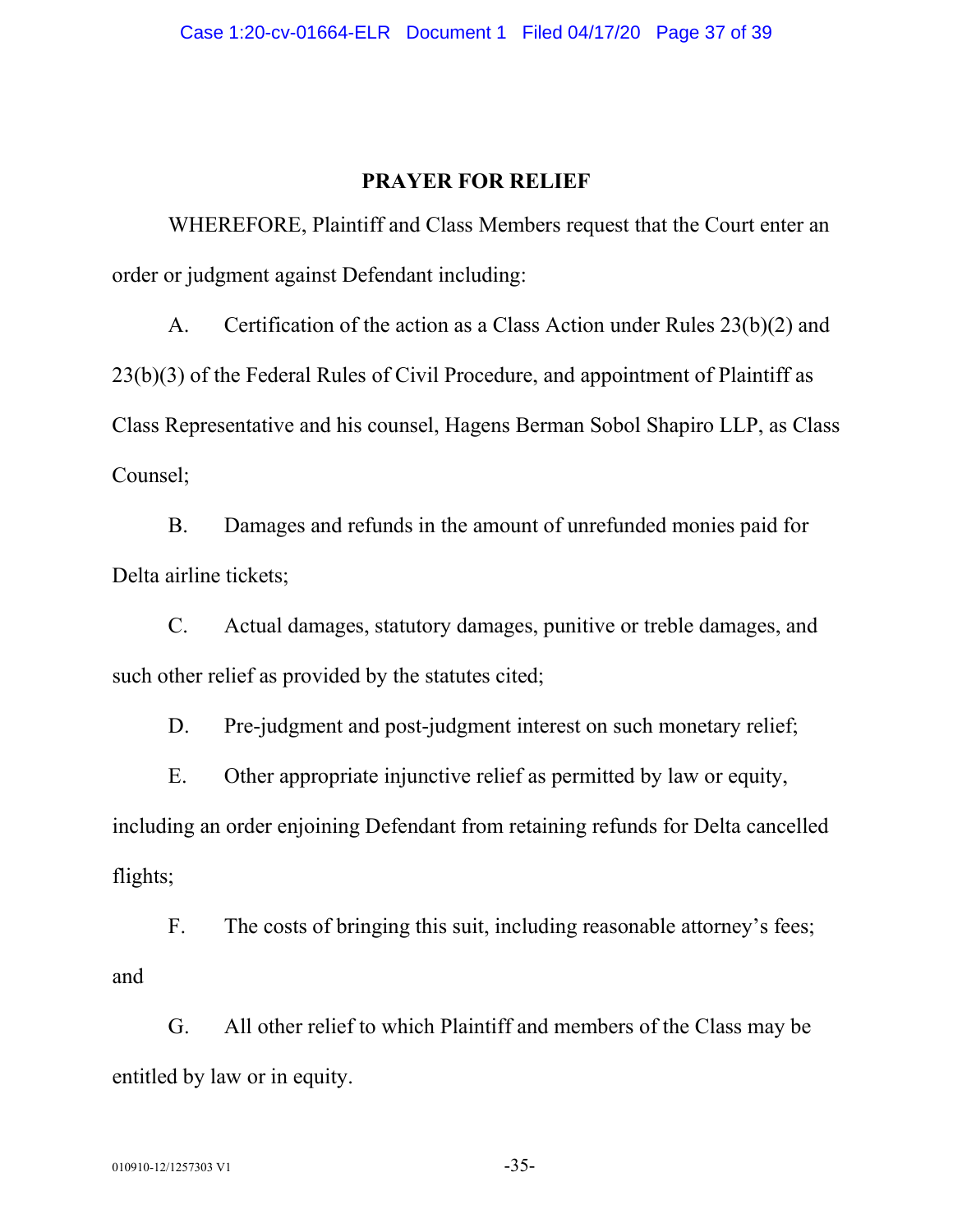## **JURY DEMAND**

Plaintiff demands trial by jury on his own behalf and on behalf of the Class

Members.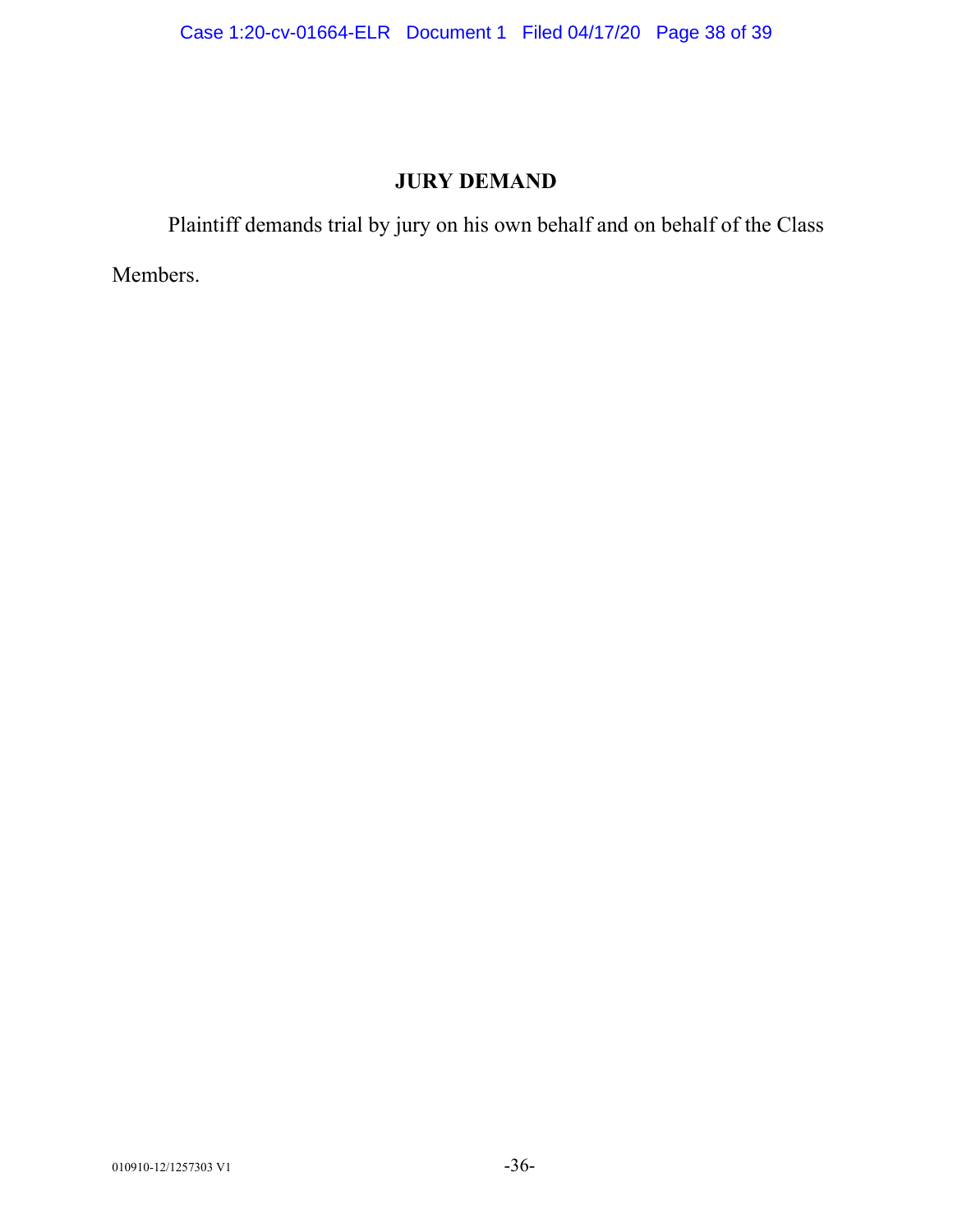Dated: April 17, 2020 Respectfully submitted,

**THE STONE LAW GROUP – TRIAL LAWYERS, LLC** By: */s/William S. Stone\_\_*

William S. Stone (GA. Bar No. 684636) James W. Stone (GA. Bar No. 328708) 5229 Roswell Road, NE Atlanta, GA 30342 T: (404) 239-0305 F: (404) 445-8003 billstone@stonelaw.com james@stonelaw.com

Steve W. Berman (*Pro Hac Vice* Forthcoming) HAGENS BERMAN SOBOL SHAPIRO LLP 1301 Second Avenue, Suite 2000 Seattle, WA 98101 T: (206) 623-7292 F: (206) 623-0594 steve@hbsslaw.com

Daniel J. Kurowski (*Pro Hac Vice* Forthcoming) Whitney K. Siehl (*Pro Hac Vice* Forthcoming) HAGENS BERMAN SOBOL SHAPIRO LLP 455 N. Cityfront Plaza Dr., Suite 2410 Chicago, IL 60611 T: (708) 628-4949 F: (708) 628-4950 dank@hbsslaw.com whitneys@hbsslaw.com

*Attorneys for Plaintiff, individually and on behalf of all others similarly situated.*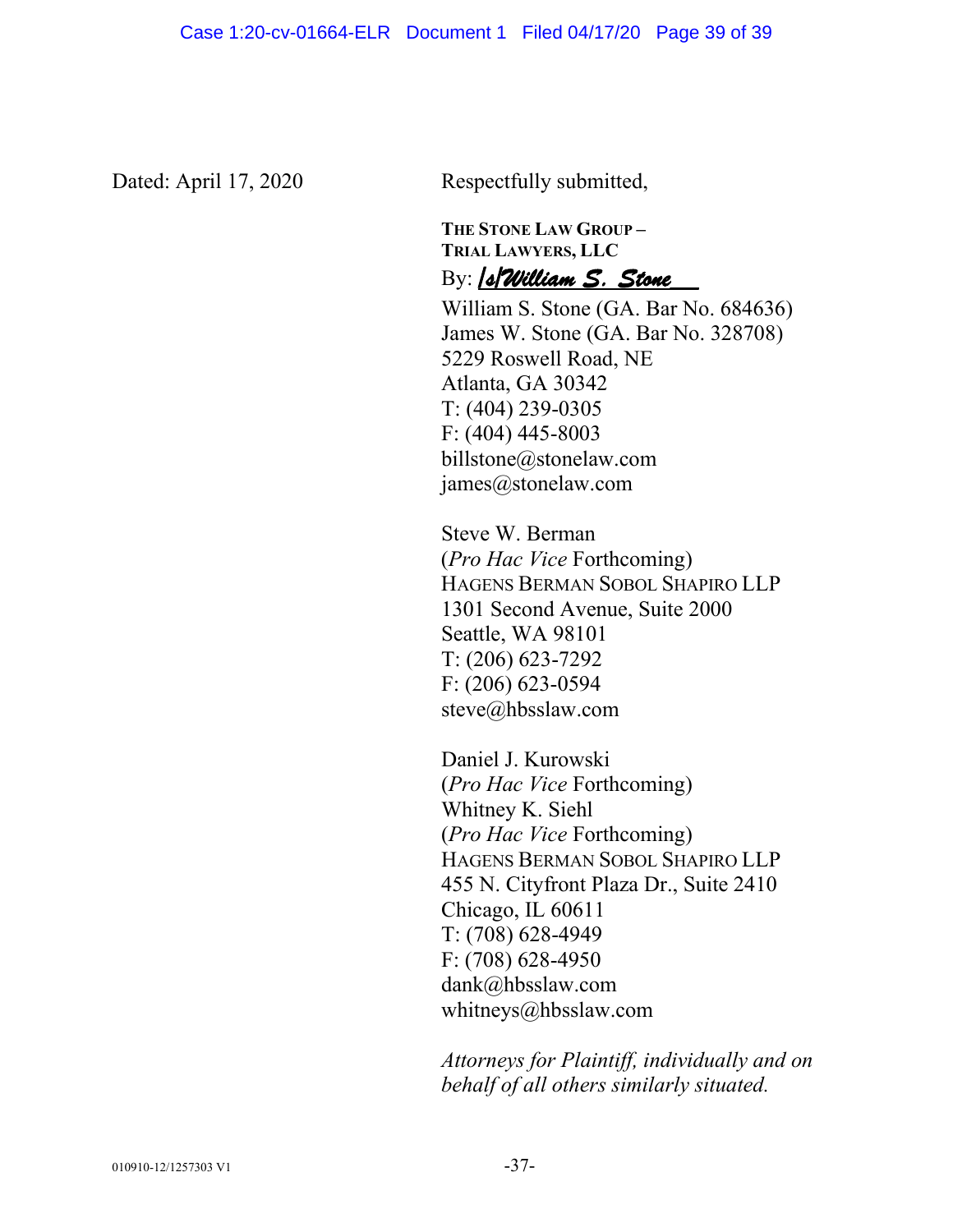# **JS44 (Rev. 6/2017 NDGA) Case 1:20-cv-01664-EL <b>CTVPLCUOVER SHETG** 04/17/20 Page 1 of 2

**The JS44 civil cover sheet and the information contained herein neither replace nor supplement the filing and service of pleadings or other papers as required by law, except as provided by local rules of court. This form is required for the use of the Clerk of Court for the purpose of initiating the civil docket record. (SEE INSTRUCTIONS ATTACHED)**

| $I.$ (a) PLAINTIFF(S)                                                                                                                                                                     |                                           | <b>DEFENDANT(S)</b>                                                                                                                                                                                                       |  |  |
|-------------------------------------------------------------------------------------------------------------------------------------------------------------------------------------------|-------------------------------------------|---------------------------------------------------------------------------------------------------------------------------------------------------------------------------------------------------------------------------|--|--|
| <b>Elliot Daniels</b>                                                                                                                                                                     |                                           | Delta Air Lines, Inc.                                                                                                                                                                                                     |  |  |
|                                                                                                                                                                                           |                                           |                                                                                                                                                                                                                           |  |  |
|                                                                                                                                                                                           |                                           |                                                                                                                                                                                                                           |  |  |
|                                                                                                                                                                                           |                                           |                                                                                                                                                                                                                           |  |  |
|                                                                                                                                                                                           |                                           |                                                                                                                                                                                                                           |  |  |
| (b) COUNTY OF RESIDENCE OF FIRST LISTED<br>Prince George's, MD<br><b>PLAINTIFF</b>                                                                                                        |                                           | COUNTY OF RESIDENCE OF FIRST LISTED<br><b>DEFENDANT</b>                                                                                                                                                                   |  |  |
| (EXCEPT IN U.S. PLAINTIFF CASES)                                                                                                                                                          |                                           | (IN U.S. PLAINTIFF CASES ONLY)                                                                                                                                                                                            |  |  |
|                                                                                                                                                                                           |                                           | NOTE: IN LAND CONDEMNATION CASES, USE THE LOCATION OF THE TRACT OF LAND<br><b>INVOLVED</b>                                                                                                                                |  |  |
| (c) ATTORNEYS (FIRM NAME, ADDRESS, TELEPHONE NUMBER, AND<br><b>E-MAIL ADDRESS)</b>                                                                                                        |                                           | <b>ATTORNEYS</b> (IF KNOWN)                                                                                                                                                                                               |  |  |
| William S. Stone                                                                                                                                                                          |                                           |                                                                                                                                                                                                                           |  |  |
| STONE LAW GROUP TRIAL LAWYERS, LLC<br>5229 Roswell Road NE, Atlanta, GA 30342                                                                                                             |                                           |                                                                                                                                                                                                                           |  |  |
| 404-239-0305   billstone@stonelaw.com                                                                                                                                                     |                                           |                                                                                                                                                                                                                           |  |  |
|                                                                                                                                                                                           |                                           |                                                                                                                                                                                                                           |  |  |
| II. BASIS OF JURISDICTION                                                                                                                                                                 |                                           | <b>III. CITIZENSHIP OF PRINCIPAL PARTIES</b>                                                                                                                                                                              |  |  |
| (PLACE AN "X" IN ONE BOX ONLY)                                                                                                                                                            |                                           | (PLACE AN "X" IN ONE BOX FOR PLAINTIFF AND ONE BOX FOR DEFENDANT)<br>(FOR DIVERSITY CASES ONLY)                                                                                                                           |  |  |
|                                                                                                                                                                                           | <b>PLF</b><br><b>DEF</b>                  | <b>PLF</b><br><b>DEF</b>                                                                                                                                                                                                  |  |  |
| <b>U.S. GOVERNMENT</b><br><b>FEDERAL QUESTION</b><br>(U.S. GOVERNMENT NOT A PARTY)<br><b>PLAINTIFF</b>                                                                                    |                                           | И<br><b>CITIZEN OF THIS STATE</b><br><b>INCORPORATED OR PRINCIPAL</b><br>PLACE OF BUSINESS IN THIS STATE                                                                                                                  |  |  |
| <b>U.S. GOVERNMENT</b><br><b>4 DIVERSITY</b><br><b>DEFENDANT</b><br>(INDICATE CITIZENSHIP OF PARTIES                                                                                      | $\boldsymbol{\mathsf{Y}},$                | <b>CITIZEN OF ANOTHER STATE</b><br><b>INCORPORATED AND PRINCIPAL</b><br>PLACE OF BUSINESS IN ANOTHER STATE                                                                                                                |  |  |
| IN ITEM III)                                                                                                                                                                              | $\Box$                                    | <b>CITIZEN OR SUBJECT OF A</b><br><b>FOREIGN NATION</b><br><b>FOREIGN COUNTRY</b>                                                                                                                                         |  |  |
|                                                                                                                                                                                           |                                           |                                                                                                                                                                                                                           |  |  |
| <b>IV. ORIGIN (PLACE AN "X "IN ONE BOX ONLY)</b><br><b>ORIGINAL</b><br><b>REMOVED FROM</b><br><b>3 REMANDED FROM</b><br><b>PROCEEDING</b><br><b>STATE COURT</b><br><b>APPELLATE COURT</b> | <b>4 REINSTATED OR</b><br><b>REOPENED</b> | <b>TRANSFERRED FROM</b><br><b>MULTIDISTRICT</b><br><b>APPEAL TO DISTRICT JUDGE</b><br><b>ANOTHER DISTRICT</b><br><b>LITIGATION -</b><br>FROM MAGISTRATE JUDGE<br><b>TRANSFER</b><br><b>JUDGMENT</b><br>(Specify District) |  |  |
| <b>MULTIDISTRICT</b><br><b>LITIGATION-</b><br><b>DIRECT FILE</b>                                                                                                                          |                                           |                                                                                                                                                                                                                           |  |  |
| V. CAUSE OF ACTION (CITE THE U.S. CIVIL STATUTE UNDER WHICH YOU ARE FILING AND WRITE A BRIEF STATEMENT OF CAUSE - DO NOT CITE JURISDICTIONAL STATUTES UNLESS DIVERSITY)                   |                                           |                                                                                                                                                                                                                           |  |  |
| 28 U.S.C. § 1332 CAFA Class Action Diversity Suit for Refund on Canceled Flights                                                                                                          |                                           |                                                                                                                                                                                                                           |  |  |
|                                                                                                                                                                                           |                                           |                                                                                                                                                                                                                           |  |  |
|                                                                                                                                                                                           |                                           |                                                                                                                                                                                                                           |  |  |
| (IF COMPLEX, CHECK REASON BELOW)                                                                                                                                                          |                                           |                                                                                                                                                                                                                           |  |  |
| 1. Unusually large number of parties.                                                                                                                                                     |                                           | $\Box$ 6. Problems locating or preserving evidence                                                                                                                                                                        |  |  |
| 2. Unusually large number of claims or defenses.                                                                                                                                          |                                           | 7. Pending parallel investigations or actions by government.                                                                                                                                                              |  |  |
| 3. Factual issues are exceptionally complex                                                                                                                                               |                                           | 8. Multiple use of experts.                                                                                                                                                                                               |  |  |
| 4. Greater than normal volume of evidence.                                                                                                                                                |                                           | 9. Need for discovery outside United States boundaries.                                                                                                                                                                   |  |  |
| $\Box$ 5. Extended discovery period is needed.                                                                                                                                            |                                           | 10. Existence of highly technical issues and proof.                                                                                                                                                                       |  |  |
|                                                                                                                                                                                           |                                           |                                                                                                                                                                                                                           |  |  |
| <b>CONTINUED ON REVERSE</b><br>FOR OFFICE USE ONLY                                                                                                                                        |                                           |                                                                                                                                                                                                                           |  |  |
| RECEIPT #<br>AMOUNT \$                                                                                                                                                                    |                                           | MAG. JUDGE (IFP)                                                                                                                                                                                                          |  |  |
| <b>JUDGE</b><br>MAG. JUDGE<br>(Referral)                                                                                                                                                  |                                           | NATURE OF SUIT<br>CAUSE OF ACTION_                                                                                                                                                                                        |  |  |